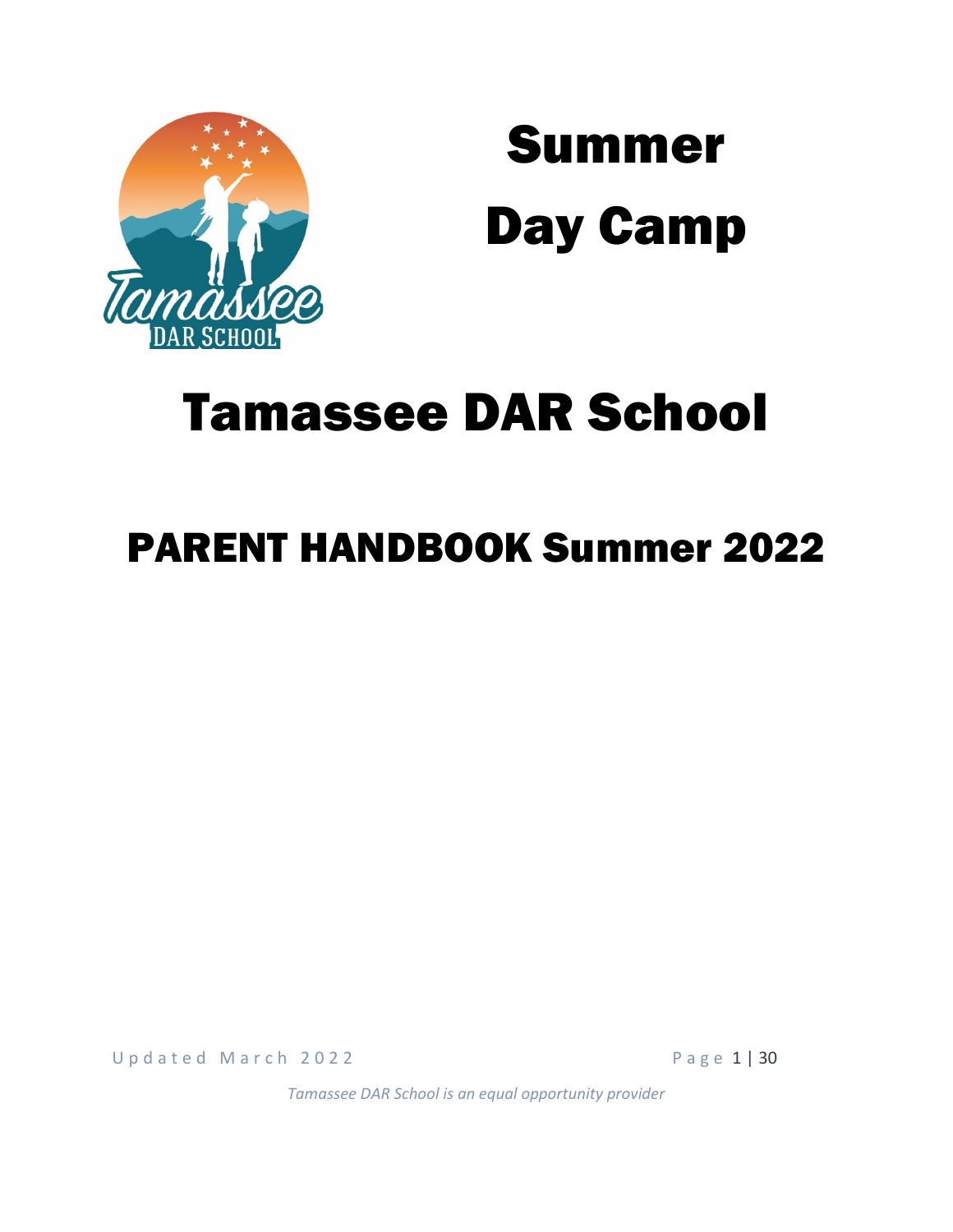# **Table of Contents**

| Staff Hours & Directory page 6        |
|---------------------------------------|
|                                       |
|                                       |
|                                       |
|                                       |
| Attendance & Arrival page 10          |
|                                       |
|                                       |
| Cell Phone & Technology usage page 12 |
|                                       |
| Emergency Procedures page 13          |
|                                       |
|                                       |
|                                       |
| Emergency Preparedness page 20        |
| Behavior Management page 24           |
|                                       |
|                                       |
|                                       |

U p d a t e d M a r c h 2022 <br>P a g e 2 | 30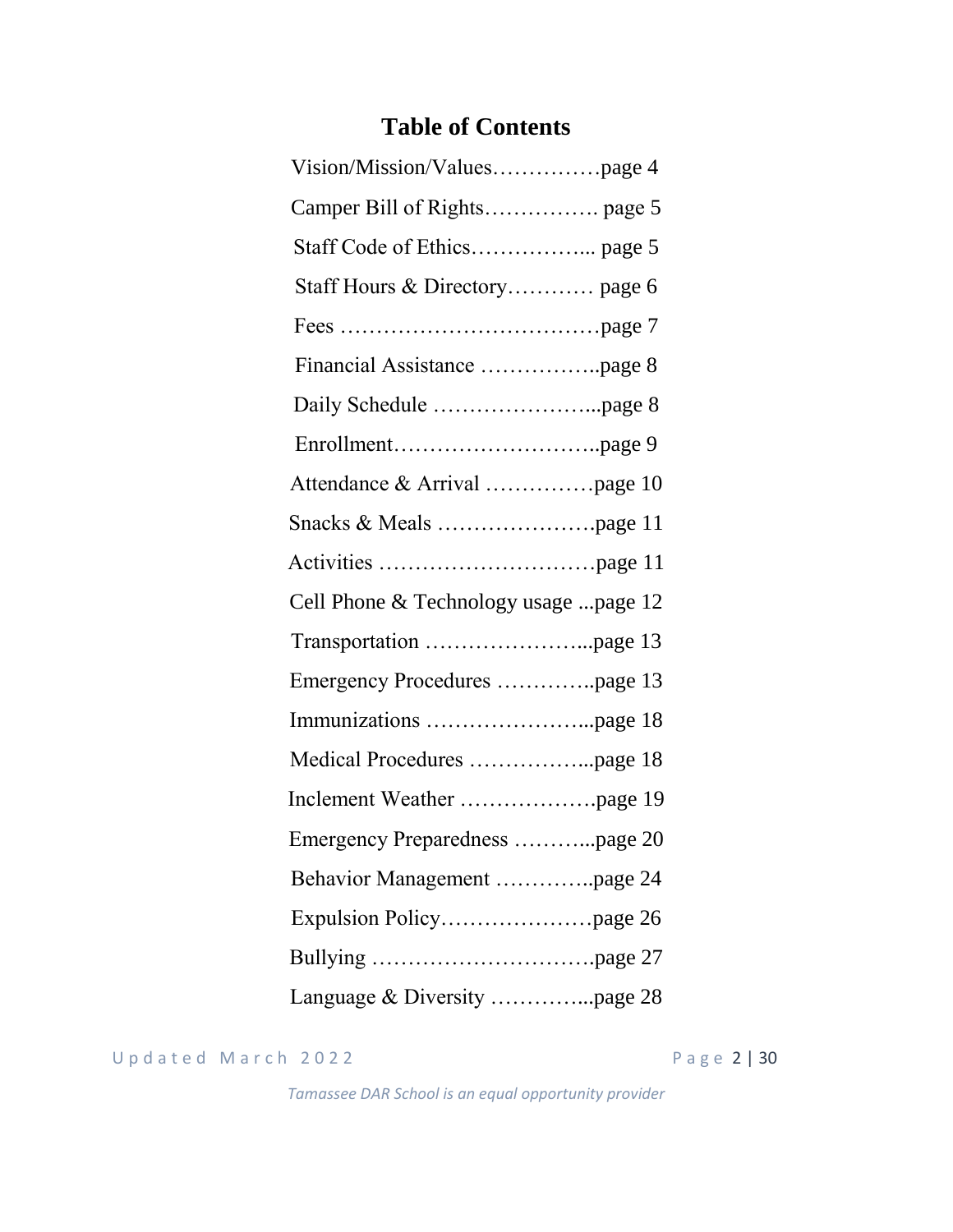| Parent/Guardian Involvement page 28 |
|-------------------------------------|
|                                     |
| Complaints & Grievances page 29     |
|                                     |
|                                     |
|                                     |

U p d a t e d M a r c h 2022 <br>P a g e 3 | 30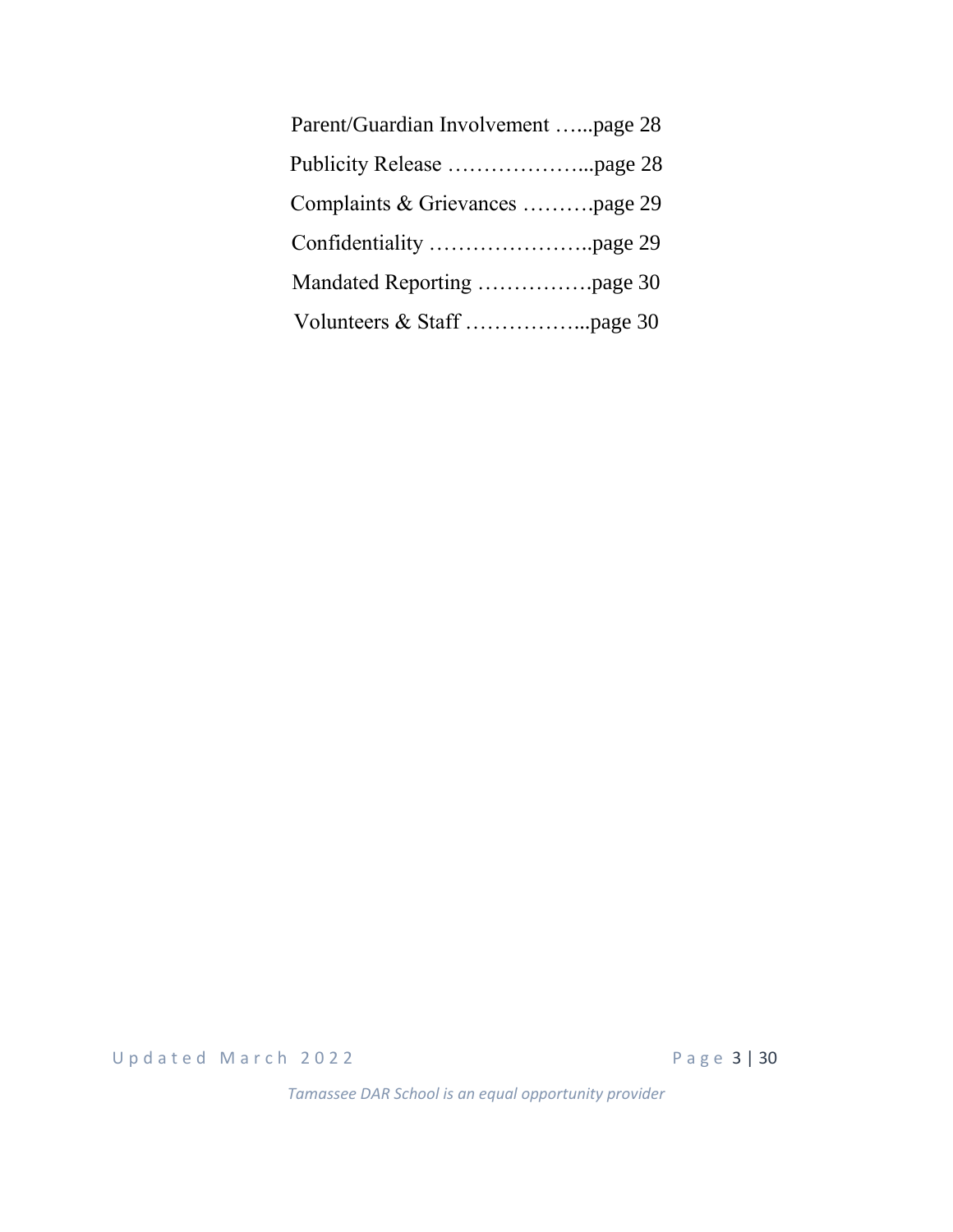# **Summer Day Camp at Tamassee DAR School Vision**

To serve as a holistic learning and development community enabling success in school and life.

# **Mission**

To expand student's educational horizons, empower them to become exceptional citizens, and inspire community wholeness.

# **Values**

We speak life.

We believe the Creator gives every person inherent value and unique gifts. We see the best in others, affirm their potential, and empower them to realize their dreams. We are motivated by love, inspired by faith, and directed toward hope.

We never stop learning.

There is always something new to discover and wonderful to explore. We are committed to ongoing learning and development because education brightens our future and expands our impact and influence.

We maximize every opportunity and resource.

We strive to be present in every moment so we never miss an opportunity to impact others positively. We seek creative solutions no matter the challenge, and we maximize every resource entrusted to us.

We own our excellence.

We are committed to doing everything with the highest standards of excellence and utilizing our best practices. Each team member takes ownership to act with integrity, always follow through, and support others' success.

U p d a t e d M a r c h 2 0 2 2 P a g e 4 | 30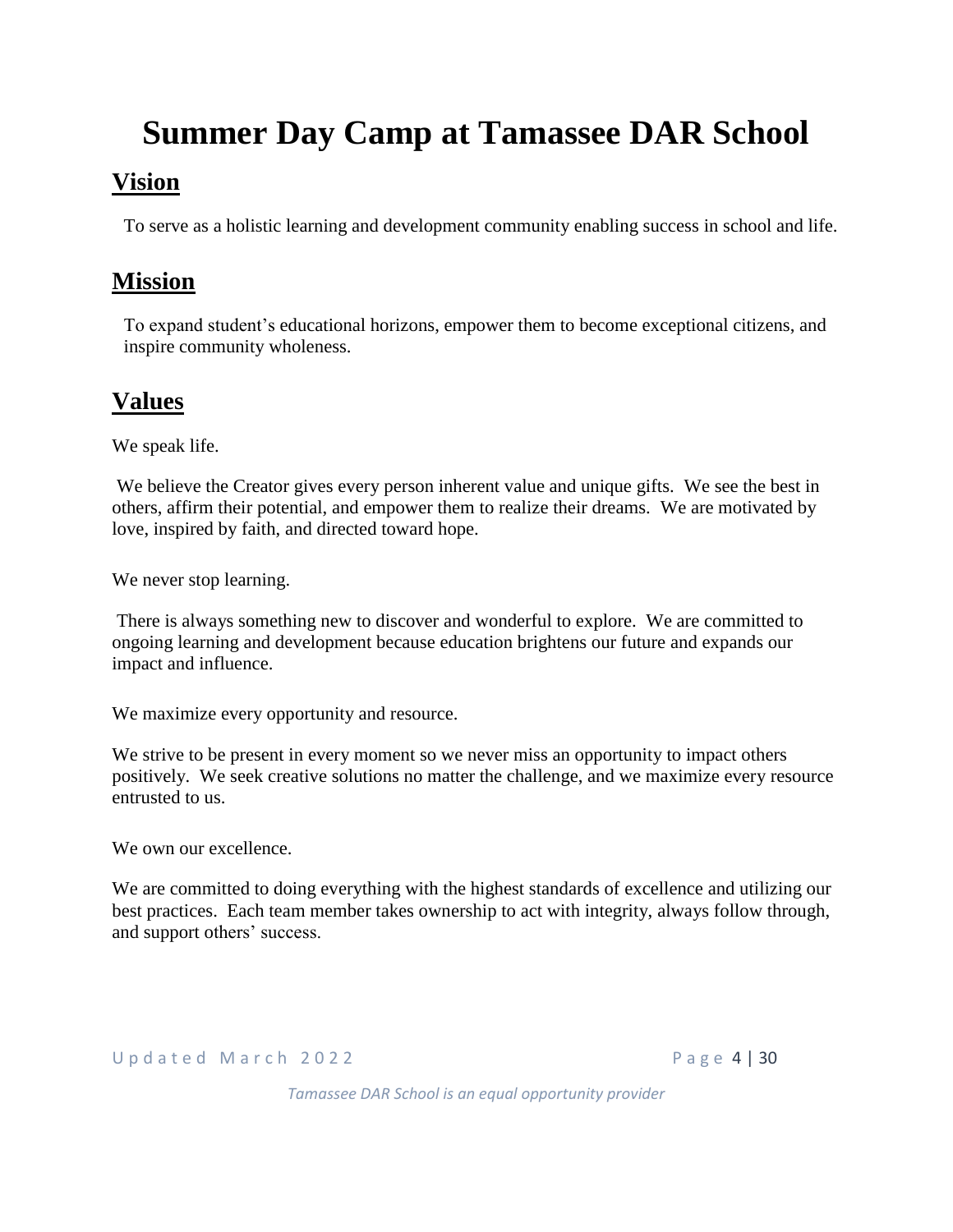We have fun!

We believe we are made to be happy and to enjoy each other and the good things of life. We believe learning is meant to be fun. We laugh and play. We even turn our challenges into opportunities to shine and revel in each other's success.

The Summer Day Camp at Tamassee DAR School values each and every student. We aim to support each child through activities that are designed to enable them to become stronger individuals and productive citizens.

The Summer Day Camp is an inclusive program, accepting campers from all backgrounds. Staff will make every attempt to develop adaptations and modifications necessary to meet the needs of the children.

# **Camper Bill of Rights**

Each child deserves to be treated with dignity and respect. These are a list of camper rights for the Summer Day Camp:

- You will be treated with compassion, dignity, and respect.
- Your needs will be met in a timely and polite manner.
- Staff will talk with you in a respectful manner.
- Staff will make every effort to ensure your safety and to ensure that your basic needs are met.
- You have the right to receive competent care while you are here.
- You have the right to report suspected abuse or neglect of self or others without fear of consequences.
- You have the right to go to school in an environment free of bullying or harassment and to have reporting of any such activity be dealt with quickly, thoroughly, and fairly.
- You have the right to fair treatment that is not influenced by race, gender, sexual orientation, ethnicity, age, or disability.
- You have the right to express and practice your spiritual and religious beliefs.

The Camper Bill of Rights is meant to empower campers and create a sense of ownership within the program. As the campers begin the summer camp, they will be the given the chance to add and adjust these rights as desired, as well as create their own responsibilities to which they will be held accountable.

# **Staff Code of Ethics**

The Summer Day Camp is committed to a code of ethics that guides the performance, conduct, and behavior of its staff. This code offers guidance for responsible behavior and will ensure the

U p d a t e d M a r c h 2 0 2 2 2 2 2 2 P a g e 5 | 30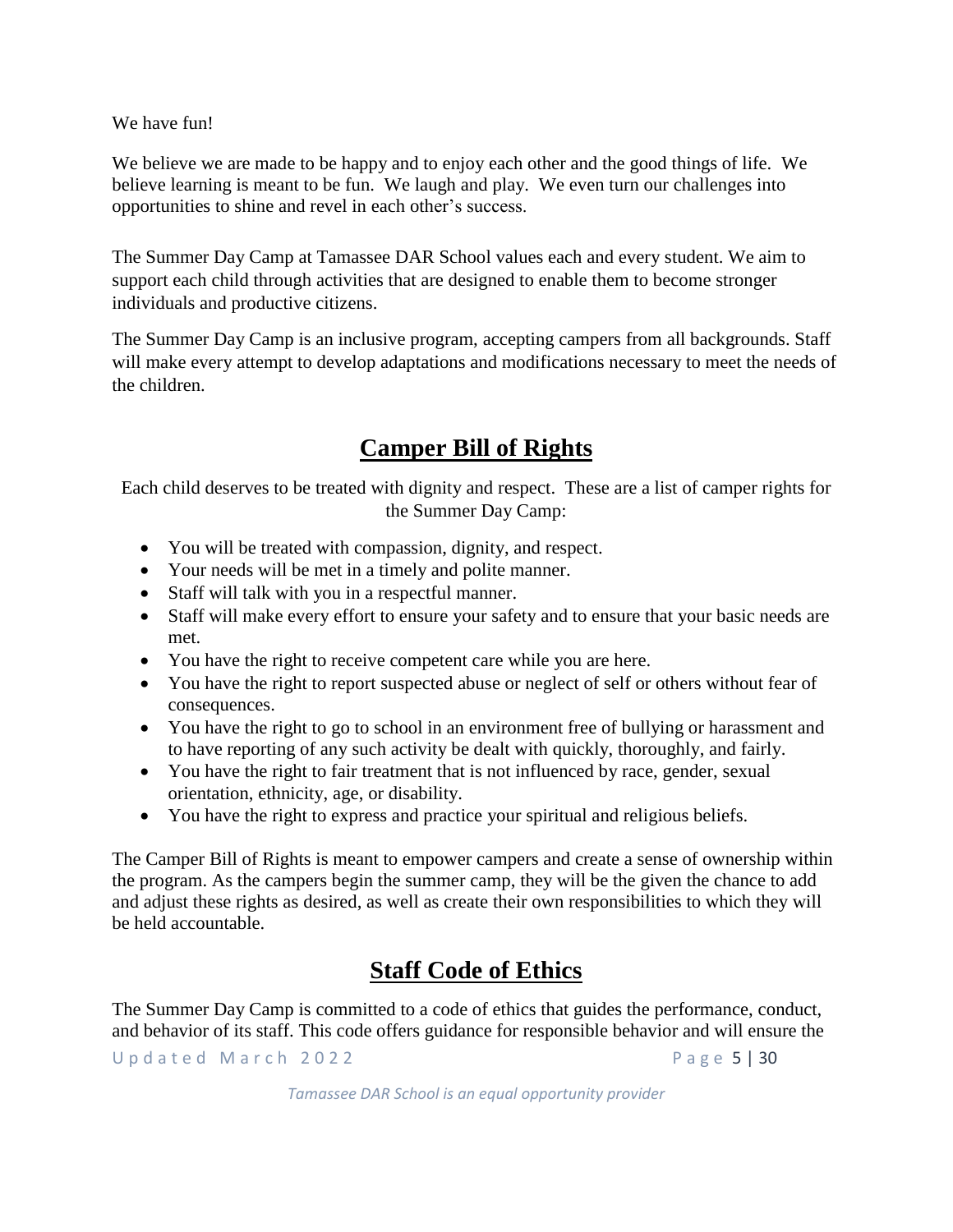highest level of professionalism in the operation and activities of the Program. Staff will adhere to this code of ethics and will be held accountable for their actions:

1. Staff will not harm children and will not participate in practices that are emotionally or physically harmful, disrespectful, degrading, dangerous, exploitive, or intimidating to children.

2. Staff will respect their colleagues and support them in maintaining this Code of Ethics.

3. Staff will promote safe and healthy working conditions and policies that foster respect, cooperation, collaboration, competence, well-being, confidentiality, and self-esteem in staff members.

4. Staff will not participate in practices that are in violation of laws and regulations protecting children in youth programs.

5. Staff will demonstrate respect and professional courtesy in their relationships with others.

6. Staff will not discriminate against children or families on the basis of sex, race, National origin, religious beliefs, medical condition, disability, or the marital status/family structure, sexual orientation or religious beliefs of their families.

# **Administration**

### **Tyler Gibson, Interim Program Director**

[tgibson@tdarschool.org](mailto:tgibson@tdarschool.org)

864-944-1390 x114

### **Connie Sparks, Community Relations Liaison**

[csparks@tdarschool.org](mailto:csparks@tdarschool.org)

864-944-1390 x102

### **Jon Holland, Chief Executive Officer**

[jholland@tdarschool.org](mailto:jholland@tdarschool.org)

864-944-1390 x103

U p d a t e d M a r c h 2 0 2 2 2 2 2 2 P a g e 6 | 30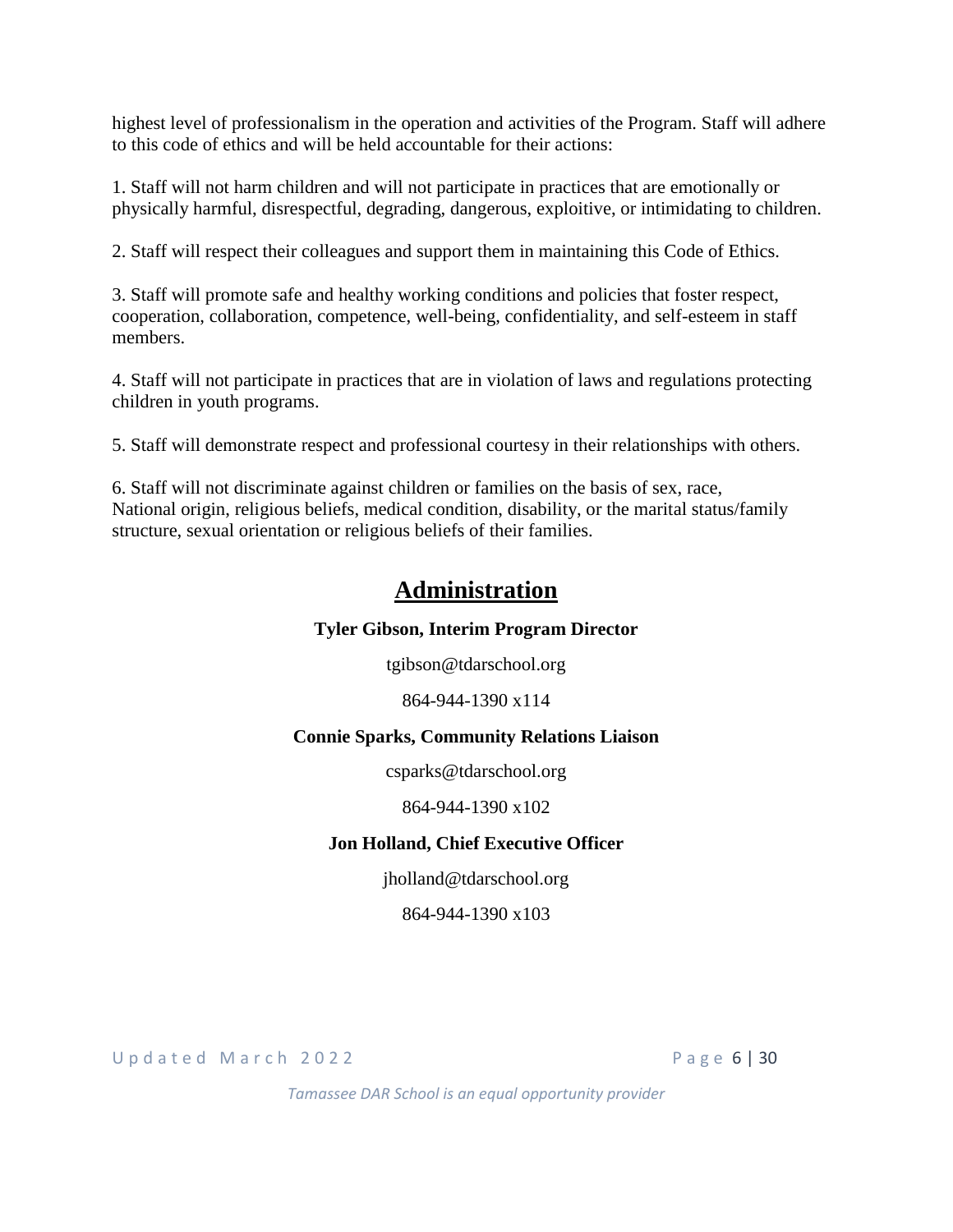# **Fees**

### **AFTER SCHOOL PROGRAM**

| Regular Hours (7:30 am-5:30 pm)           | Extended day (7:30 am- 6:00 pm)           |
|-------------------------------------------|-------------------------------------------|
| \$100 per week (for the first child)      | \$115 per week (for the first child)      |
| \$90 per week (for the second child)      | \$105 per week (for the second child)     |
| \$80 per week (for each additional child) | \$95 per week (for each additional child) |

#### **LATE FEE**

#### **If a camper is picked up past 5:30 pm and has not purchased extended day, the following late fee will apply: \$5 per day**

#### **After 6:30 pm, this late fee will continue to accrue.**

Fees will be billed and paid through the online Smartcare system. Cash and checks will be accepted if online payment is not preferred. If paying by cash or check, payment MUST be given to the Director or Assistant Director and a receipt will be provided for your records. Exact change is required. There is a \$10 fee for returned checks.

Fees are billed on a weekly basis and due the Sunday prior to the start of the week. If your child is enrolled for the entire summer, you can request a longer-term payment arrangement, rather than a weekly one, if needed. Otherwise, weekly bills are expected to be paid on time and any outstanding balances will receive an invoice and a late fee. Any concerns about payment should be discussed with the Director.

If your child does not attend for the week they are enrolled, you can request a refund only after missing 3 days or more, with no intention of attending. If you already paid for the entire summer of enrollment, your refund is only on a case-by-case basis, as determined by the Director. If you have a major concern about missing any extended period of time, please talk with the Director so we can find a solution.

U p d a t e d M a r c h 2022 P a g e 7 | 30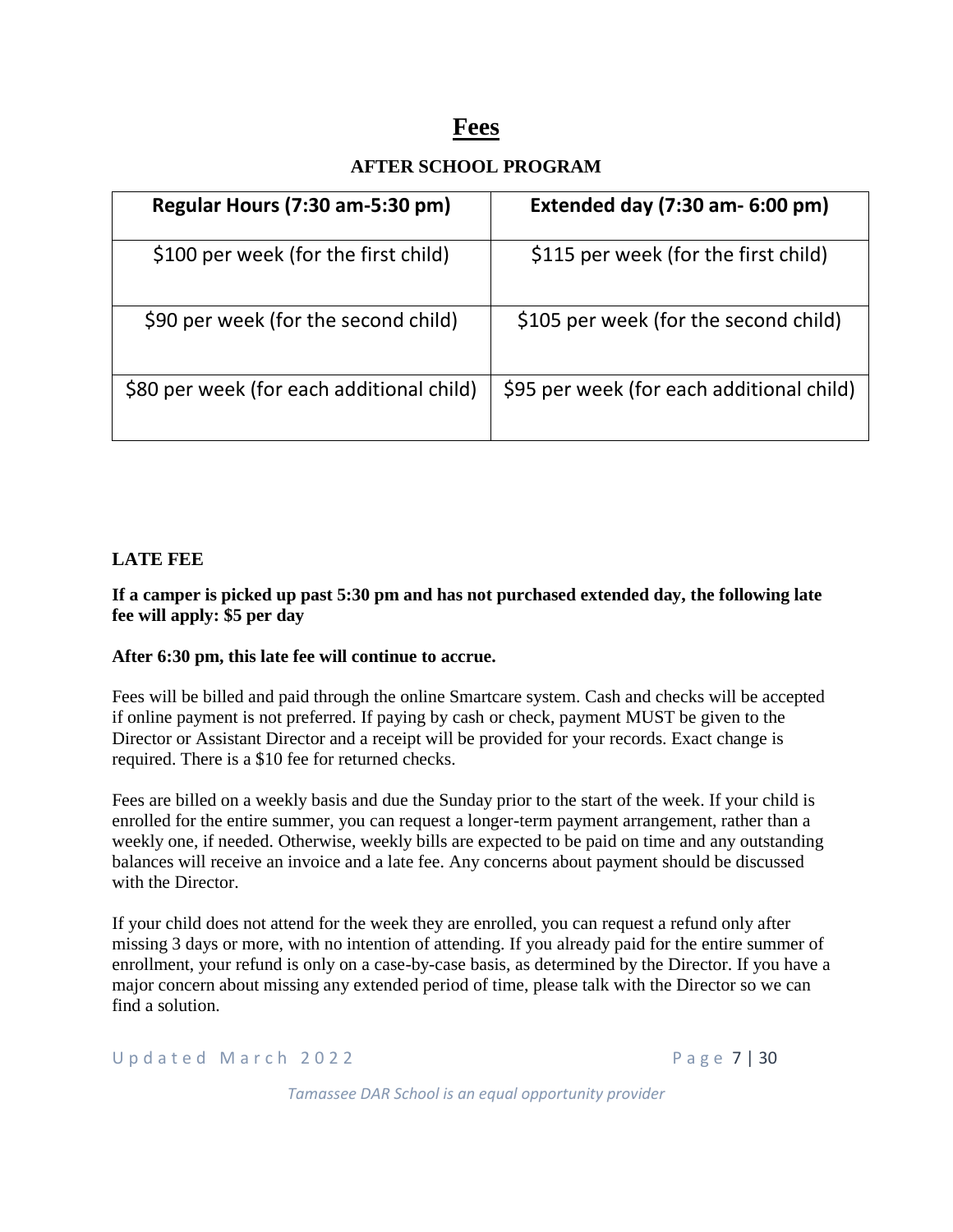If you attend and do not stay enrolled for the entire summer, your account will have a credit, which can be refunded or used for other programs. If inclement weather or emergencies close the program for a day or more, charges will still apply.

If there is a closure due to a COVID-related incident, charges will not apply.

If no payments are made after 30 days, parent/guardian must discuss payment options and concerns with the Director, in order to find a suitable payment arrangement. Failure to meet with the Director and resolve the issue may result in your child being terminated from the program for non-payment.

## **Financial Assistance**

If a family is finding it difficult to meet their tuition obligations, we will partner with you to help you find the assistance you need and qualify for. There are scholarship options and payment arrangements to consider for childcare. The first step in the process is to share your need with the Program Director, so that a copy of the Financial Assistance Policy can be shared with you.

NOTE: If no payments are made after 30 days and a balance is past due, the parent/guardian must discuss payment options and concerns with the Director, in order to find a suitable payment arrangement. Past due balances over 30 days will be referred to the Finance Director for further action. Failure to meet with the Director and resolve the issue after this point, may result in your child being terminated from the program for non-payment.

## **Daily Schedule**

Daily Schedule is subject to change

**7:30 am – 8:30 am** Check In/Breakfast **8:30 am – 8:45 am** Morning announcements **8:45 am – 9:45 am** Morning Free Time/ Recreation **9:45 am– 10:00 am** Cool-down and Transition **10:00 am – 11:30 am** Theme Block 1 **11:30 am – 12:15 pm** Lunch (Banquet Hall) **12:15 pm – 12:45 pm** Open Play **1:00 – 2:15 Theme Block 2 2:30 pm – 3:00 pm** Snack (Banquet Hall) **3:15 – 4:45 Group Activities 5:00 pm – 5:30 pm** Pick-up (Education Building)

U p d a t e d M a r c h 2 0 2 2 P a g e 8 | 30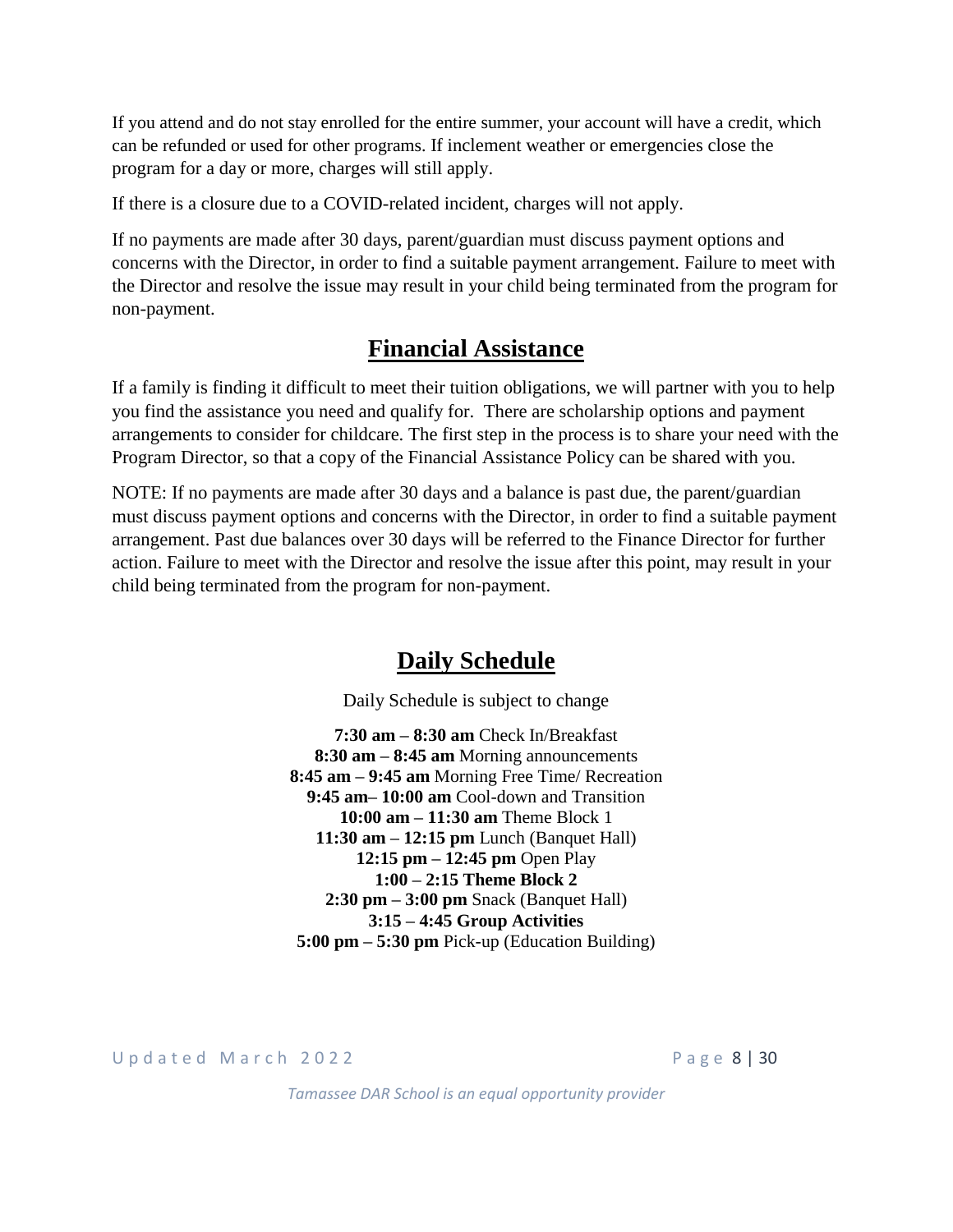# **Enrollment**

Enrollment applications will be accepted up until the Thursday prior to the start of the week. If you do not have your child enrolled by that time, you are not guaranteed a space for the upcoming week. However, depending on available space, a Director can approve late enrollment applications. If your child becomes enrolled, you will be contacted by the Friday prior to camp, to confirm enrollment. Enrollment is available both online and in-person at the Education Building.

If space is unavailable, your child will be placed onto a waitlist for future openings and contacted by staff when a space becomes available.

As part of the enrollment process, a parent/guardian must complete the registration packet. This packet will include the following items:

□ Registration Form

- o Address, phone number, and child's date of birth
- o Pick-up authorization and emergency contacts
- o Allergy information
- o Special needs or physical limitations
- o Demographic information
- $\Box$  Health Form with instructions for medication
- □ Permission to administer medication/first aid
- □ Photo Release consent form
- Liability Release statement

### **Changes in Information**

If, and when, any changes occur to the child's address, phone number, or parent information, the Director must be notified so that a child's file can be updated appropriately.

### **Camper Files**

While enrolled in the Summer Day Camp, campers will also have a camper file which includes any necessary reports related to enrollment, behavior reports, medical concerns, and any other information related to the program requirements. This file will remain locked up in the main office.

U p d a t e d M a r c h 2022 e a d a served a c h e served a r e p a g e 9 | 30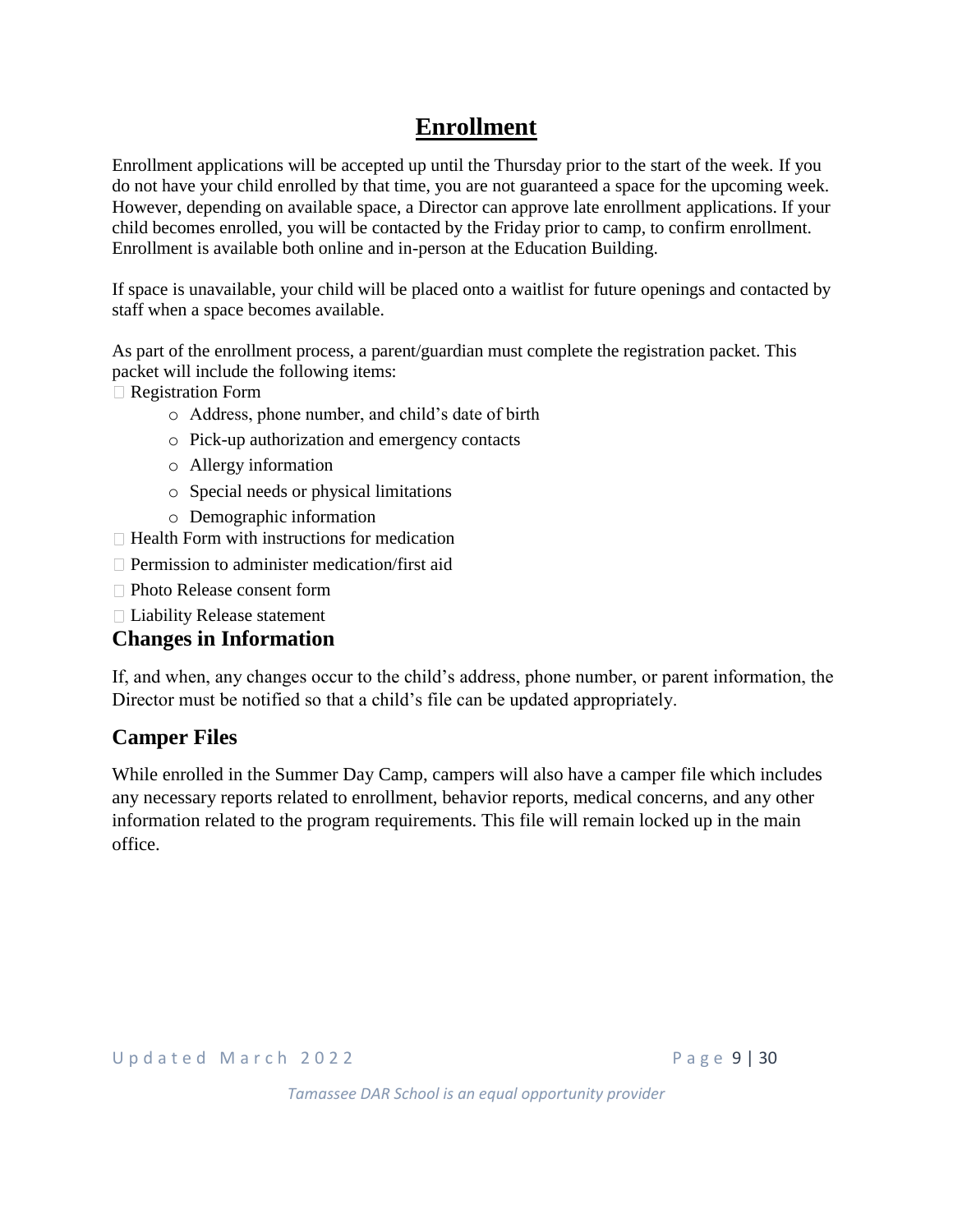# **ATTENDANCE & ARRIVAL POLICIES**

### **Attendance**

Attendance will be taken daily and throughout the day to ensure that children are present and accounted for. If a parent/guardian has any scheduled vacation days or other planned absences and late arrivals, please notify the Director, so that attendance is accounted for during those times.

### **Pick-Up & Drop-Off Procedures**

#### **DROP OFF**

Campers should be dropped off at the Education Building, where staff will meet them for attendance and breakfast.

#### **PICK UP**

Campers will ONLY be allowed to be picked up by the parents/guardians listed on the registration form. If a parent/guardian decides to allow another person to pick up their child, they need to have this person listed as an authorized pick-up person or the child will not be allowed to leave the program. The authorized person must be over the age of 18 and must bring a valid ID for approval. In cases where an individual (not listed on the enrollment form and without prior permission from a parent/guardian) attempts to pick up a camper, the parent/guardian will be called to authorize the pick-up. **If at any time you need to add or delete an authorized individual, please immediately notify the Director.** 

When picking up your child, you are required to sign them out of the program by using your assigned PIN number or QR code, along with providing an electronic signature.

### **Late Pick Up**

Campers are expected to be picked up from the program no later than **5:30 pm**. If extended time for pick-up is needed, a parent/guardian will need to notify the Director. Any pick-up time beyond 5:30 pm may be charged as a late pick-up fee, unless prior arrangements have been made with the Director.

Please note that an extended day option is available, through 6:00 pm, which can help prevent any unexpected and continuous late fees.

If a child is not picked up by 6:00 pm, please notify the Director when you are planning to arrive, as additional late fees may start to accrue after 6:00 pm.

If pick-up is unusually late, staff will start to call the emergency contacts until a parent arrives.

U p d a t e d M a r c h 2022 e d a server a server a server a server a server a server a server a server a se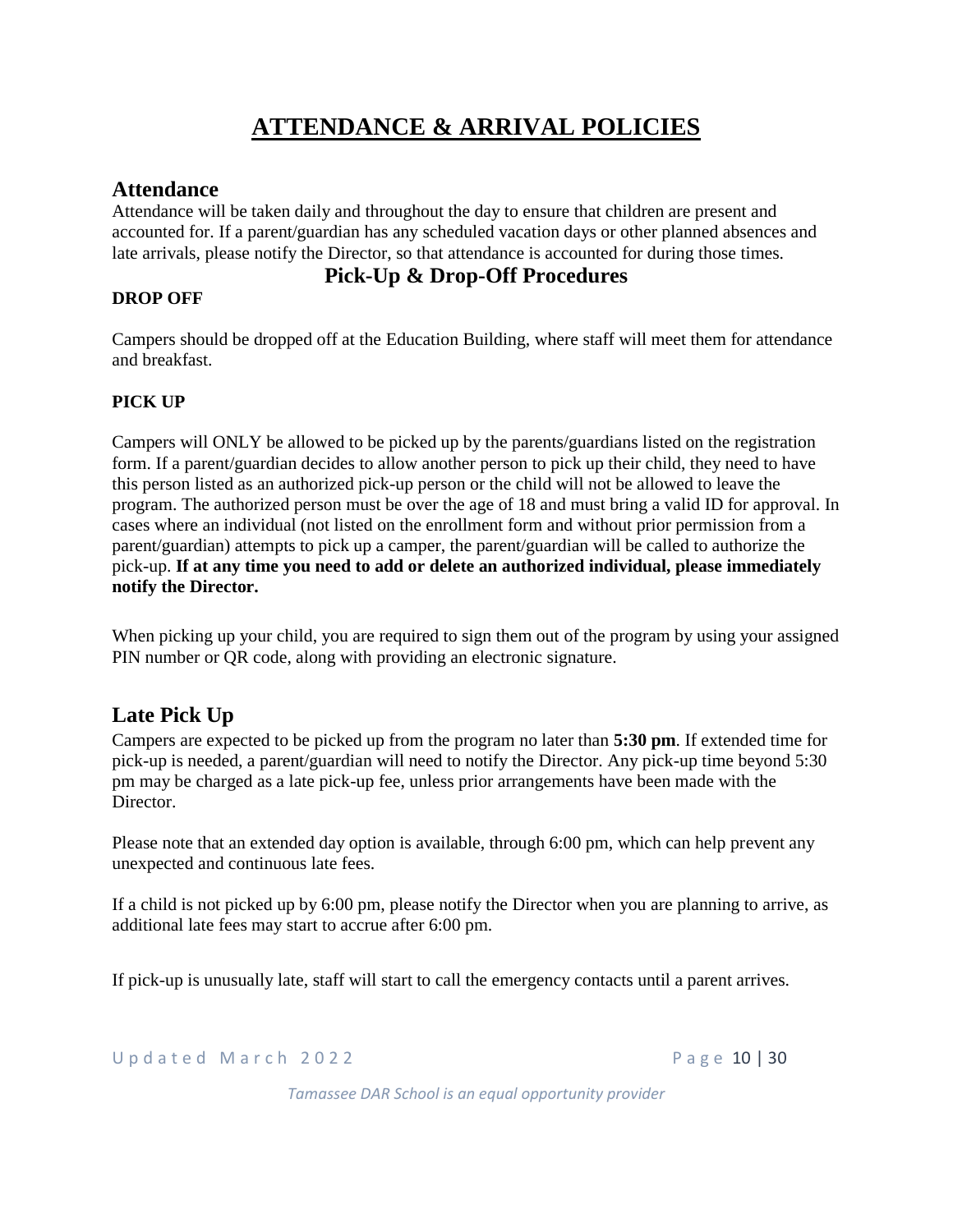# **Snacks & Meals**

Campers will be provided with a daily snack, consisting of a healthy food item and a drink. They **DO NOT** need to provide their own snacks and we request that children not bring in any outside food, unless it is discussed with the Director. If your child has any special diet or allergy concerns, these MUST be listed on the registration form. If dietary needs change, please notify the staff, so the camper file can be updated.

# **Activities**

Before all structured activities, safety guidelines and rules will be shared with the children. Extra precautions will be taken as necessary, to include liability release, guidelines for proper clothing, and camper to staff ratio.

### **Swimming**

Swimming is NOT a regular part of the program.

### **Field Trip & Water Activities**

Field trips are an integral part of our learning experience. A permission form must be signed by a parent/guardian prior to each field trip water-related activity. Parents/guardians will be given information prior to the trip, regarding the destination, scheduled times, and other pertinent information. Children are not required to participate, but it is highly encouraged.

In the event of an accident during the trip, staff will adhere to the following procedures:

- \* Call 911 to report the accident and request an ambulance if there are injuries.
- \* Call any injured child's parent/guardian immediately after calling 911 to inform them of the child's symptoms and where they will be transported for medical care.
- \* Provide first aid as trained in an approved First Aid training course until emergency personnel arrive.
- \* Take the child's emergency medical information with them to the hospital or emergency location.
- \* A staff member will remain with the child at the hospital or emergency location until a parent or guardian arrives.
- \* A staff member will remain at the accident scene to supervise uninjured children.
- \* A call will be made to the Center and/or the Administration Office to inform the Director, the CEO, or Program Development Officer of the accident.

U p d a t e d M a r c h 2022 e 2021 P a g e 11 | 30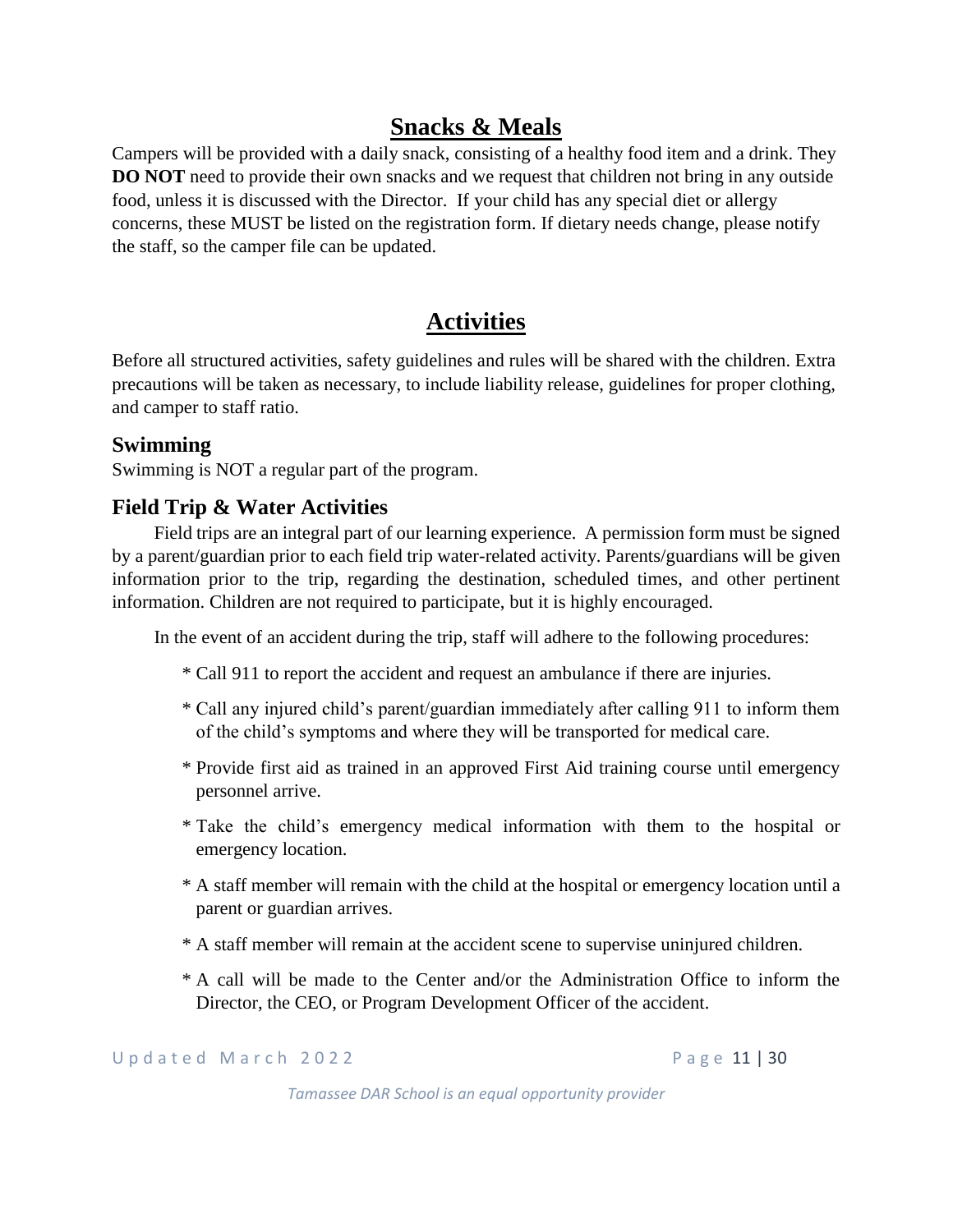In the event that a child becomes sick on a field trip:

- \* The group will return to the Education Building
- \* The child's parent/guardian will be contacted and asked to pick the child up.

### **Outdoor Activities**

It is our expectation that children will go outside as often as possible, weather permitting. "Weather permitting" means no falling precipitation, thunder, lightning, or inclement weather. Inclement weather is defined by the American Academy of Pediatrics, American Public Health Association, and National Resource Center for Health and Safety in Child Care and Early Education (2010) as a wind chill factor at or below 20 degrees Fahrenheit or at or above a heat index of 95 degrees Fahrenheit. Due to the health effects of ground-level ozone, the SC Department of Health and Environmental Control provides the service of forecasting ozone concentrations to warn the public of unhealthy air and to encourage people to avoid exposure to unhealthy air.

If outdoor play is decreased due to weather, indoor active play is still available, so the total amount of active play remains the same. Any change in recreational opportunities will be determined by staff, based on weather conditions and program needs.

If you feel a child is too sick to go outside, then he/she is too sick to be at the Summer Day Camp. We request that a child be kept home until they are well enough to go outside.

# **Cell Phone & Technology Usage**

We know and understand that children may come to our program with cell phones. Our policy requires that campers do not use their cell phones at any time during the duration of the school day, unless there is an emergency or they are given permission to do so. Cell phones need to be kept away in their backpacks. We also ask that campers do NOT bring any other devices from home, including video game systems, tablets, or laptops, without prior permission.

If this policy is violated, and multiple warnings have been given to a camper, then we will have a meeting with the parent/guardian regarding these incidents. Cell phones and electronics can be taken away by staff, at any time, if the child refuses to follow these rules or if they are being used inappropriately. If this is the case, then these cell phones can be picked up in the Director's office at the end of the day by a parent or guardian.

U p d a t e d M a r c h 2022 P a g e 12 | 30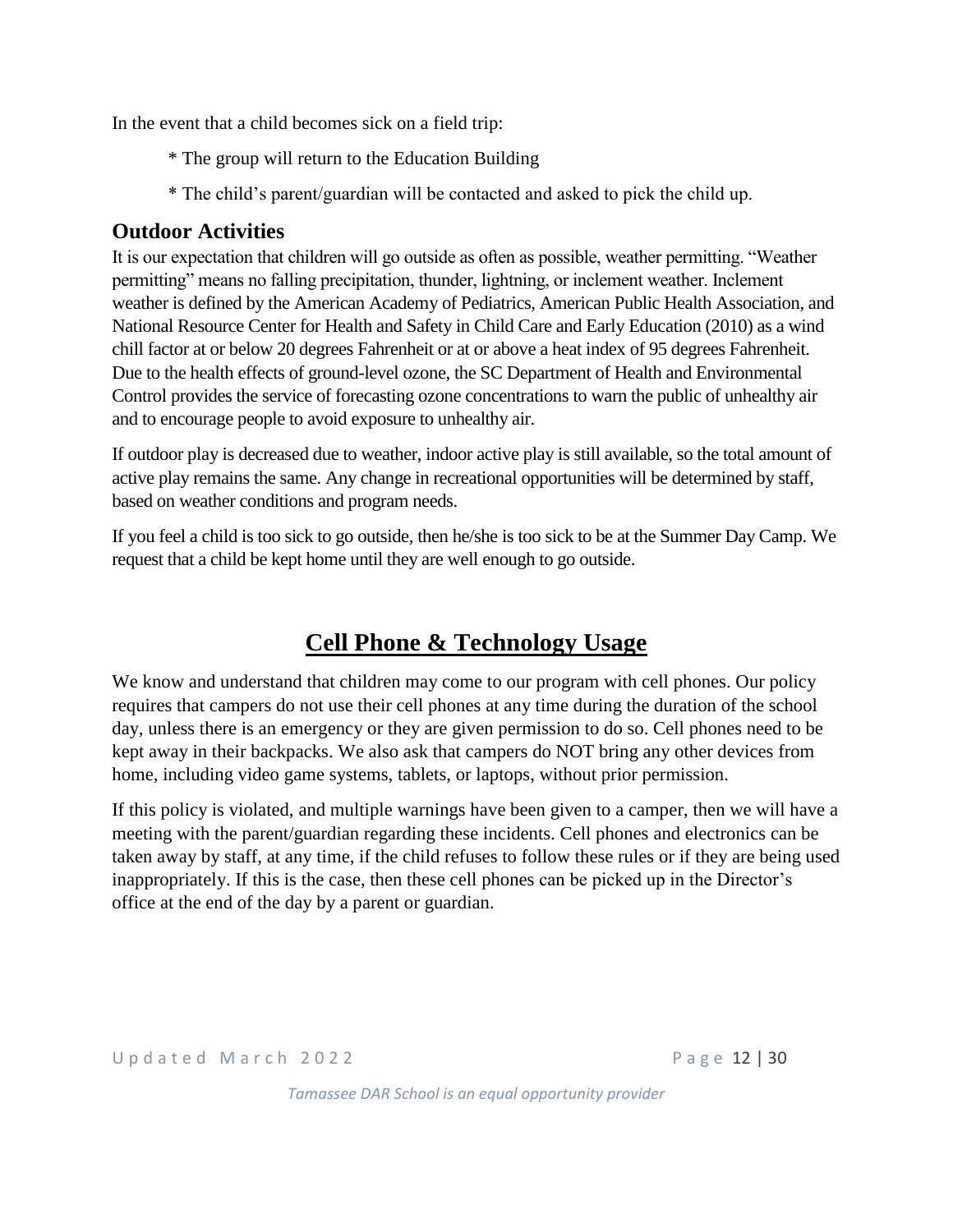# **Transportation**

Any staff member who transports children will be required to have the following:

- Valid Driver's License (with no more than 8 violation points or 2 accidents within a 3year period)
- Completion of a Defensive Driving course
- Completion of an internal bus driver training (supervised by the Building/Grounds Director)

# **Emergency Procedures**

### **COVID 19**

The Summer Day Camp will follow all public health and government guidelines to protect our campers and staff. Classroom areas, bathrooms, computers, and other resources will be cleaned and disinfected daily. Social distancing will be put into practice, as much as possible. Teachers, volunteers, and visitors, who have not been fully vaccinated, will be required to wear a mask. Disposable masks will be available, if needed.

Children will have their temperature checked upon arrival. Any child with a fever over 104 degrees will be immediately removed to an isolated room, away from other children, and a parent/guardian will be contacted to come and pick up their child. Any other signs and symptoms of illness will be monitored by the staff and if there are any concerns, the child will be removed from the classroom. Parents will be notified of the symptoms and asked to pick up their child as quickly as possible.

According to the SC Department of Health and Environmental Control (DHEC), the following symptoms may be identified:

• Any one (1) of the following:

o Fever – or-

o Shortness of breath or difficulty breathing -or –

- o Loss of taste or smell -or –
- Any two (2) of the following:
	- o Sore throat and/or –

o Muscle aches – and/or –

 $\alpha$  Chills – and/or –

U p d a t e d M a r c h 2022 e 2021 a v a se e 13 | 30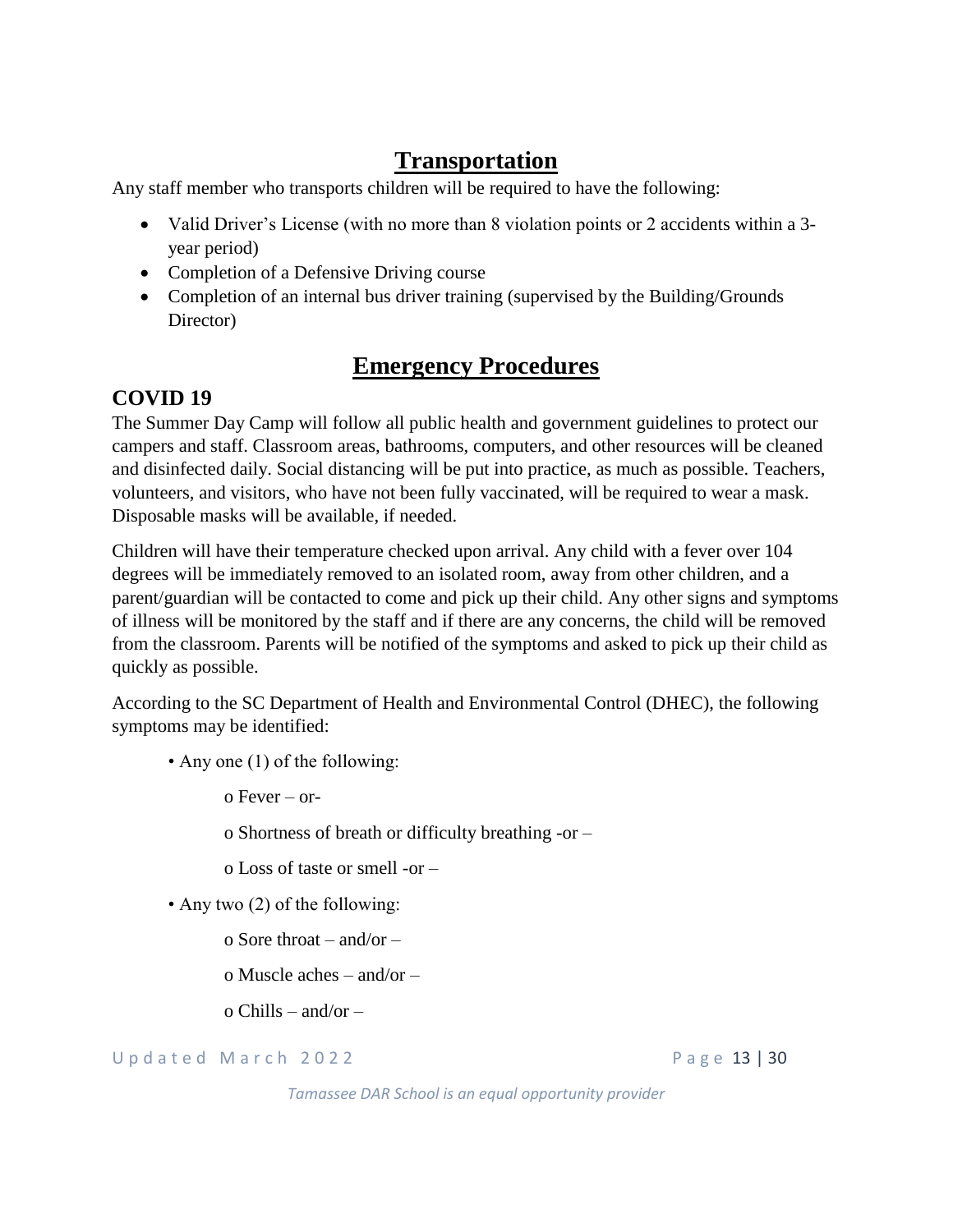#### o New or worsening cough

Note: Parents of a child with any one of these symptoms should consider not allowing their child to attend the child care facility regardless of meeting exclusion criteria. If these symptoms are explainable by an underlying condition (such as shortness of breath or cough for an individual with asthma), exclusion may not be necessary.

#### *Return to Child Care Facility* (Source: DHEC Guidelines)

Any child that is asked to go home for the day due to COVID-like symptoms, must adhere to the following set of procedures before returning:

• Advise staff members and parents of sick children not to return until they have met criteria for return.

• Children or staff excluded for these symptoms should not return until they have either tested negative for COVID-19 or a medical evaluation determines that their symptoms were more likely due to another cause (e.g. sore throat due to strep throat). In this later case, the individual can return when they meet criteria for that condition.

• Children or staff that require testing for COVID-19 will require a negative PCR (mouth or throat swab) test or, if not tested, must complete the current isolation criteria for COVID-19 to return to childcare. • Children and staff who test positive for COVID-19 and persons with symptoms of COVID-19 (see list above) who do not get tested, should isolate until:

o Ten (10) days have passed since symptoms started - and –

o Three (3) days (72 hours) have passed since last fever without taking medicine to reduce fever - and –

o Overall improvement in symptoms.

• Those who test positive by a PCR (mouth or throat swab) test but do not have symptoms will be required to stay out of child care until ten (10) days after the specimen was collected.

• The criteria above should be used to determine eligibility to return to child care. Negative tests results are not required.

### *Social Distancing and Cohorting* (DHEC Guidelines)

The Summer Day Camp will plan to follow social distancing and cohorting guidelines, as outlined by DHEC:

U p d a t e d M a r c h 2022 e 2021 a v a se c h e a g e 14 | 30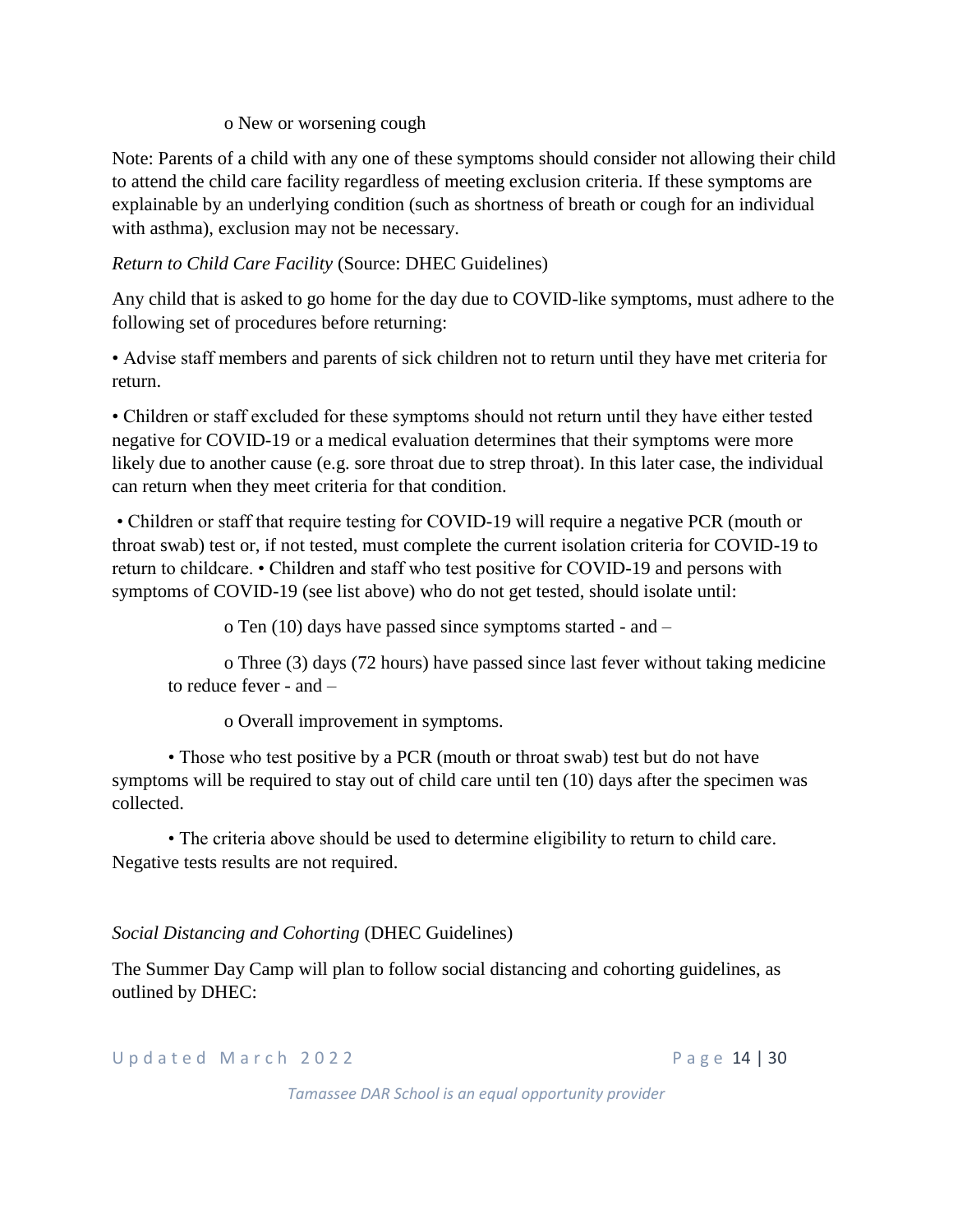- Social distancing may not be feasible for young children in a classroom. For this reason, any children and staff in a classroom with a case will be considered close contacts and require quarantine unless specific social distancing practices were observed between all persons in the classroom.
- Cohorting: The number of children and staff that will be required to quarantine can be limited by cohorting each class. This means keeping the same children and staff together and limiting any interaction outside of that group. Children cohorted in a class together should be kept away from children in other classes, and staff should practice social distancing when around other staff members.

#### *Cases in the Classroom* (DHEC Guidelines)

These guidelines will apply if there is a positive case within any of the cohorted groups:

Contagious period: If a child or staff member tests positive, they could have been contagious with the virus up to 48 hours before their symptoms began. If they tested positive but had no symptoms, their contagious period begins 2 days prior to the date the specimen for their test was collected.

Person not in the facility when contagious: If a child or staff member is determined to be a case of COVID-19, they must be excluded until they meet criteria for return (see "Quarantine" below). Anyone who lives in the same household with the person with COVID-19 will also need to be excluded. No further steps need to be taken if it is determined they were not in the facility during their contagious period.

Person contagious while in the facility: Facility should not reopen the facility until the following measures are in place to prevent further spread in the event a person is determined to have been contagious with COVID-19 while in the facility:

o Anyone who spent fifteen (15) minutes or more within six (6) feet of the case during their contagious period is considered a close contact and must quarantine until fourteen (14) days after their last contact with the case.

o Cohorted classes: If proper cohorting measures were followed in the facility (see "Preventive Planning" above), only children and staff in the classroom cohort with the case and any other identified close contacts will be required to quarantine for fourteen (14) days after the last time the case was in the facility.

o Non-cohorted classes: Facility will need to assess everyone who may have been a close contact to the person with COVID-19 and exclude them from the facility.

o The classroom will need to be closed for cleaning and disinfection before it can be used again.

U p d a t e d M a r c h 2022 P a g e 15 | 30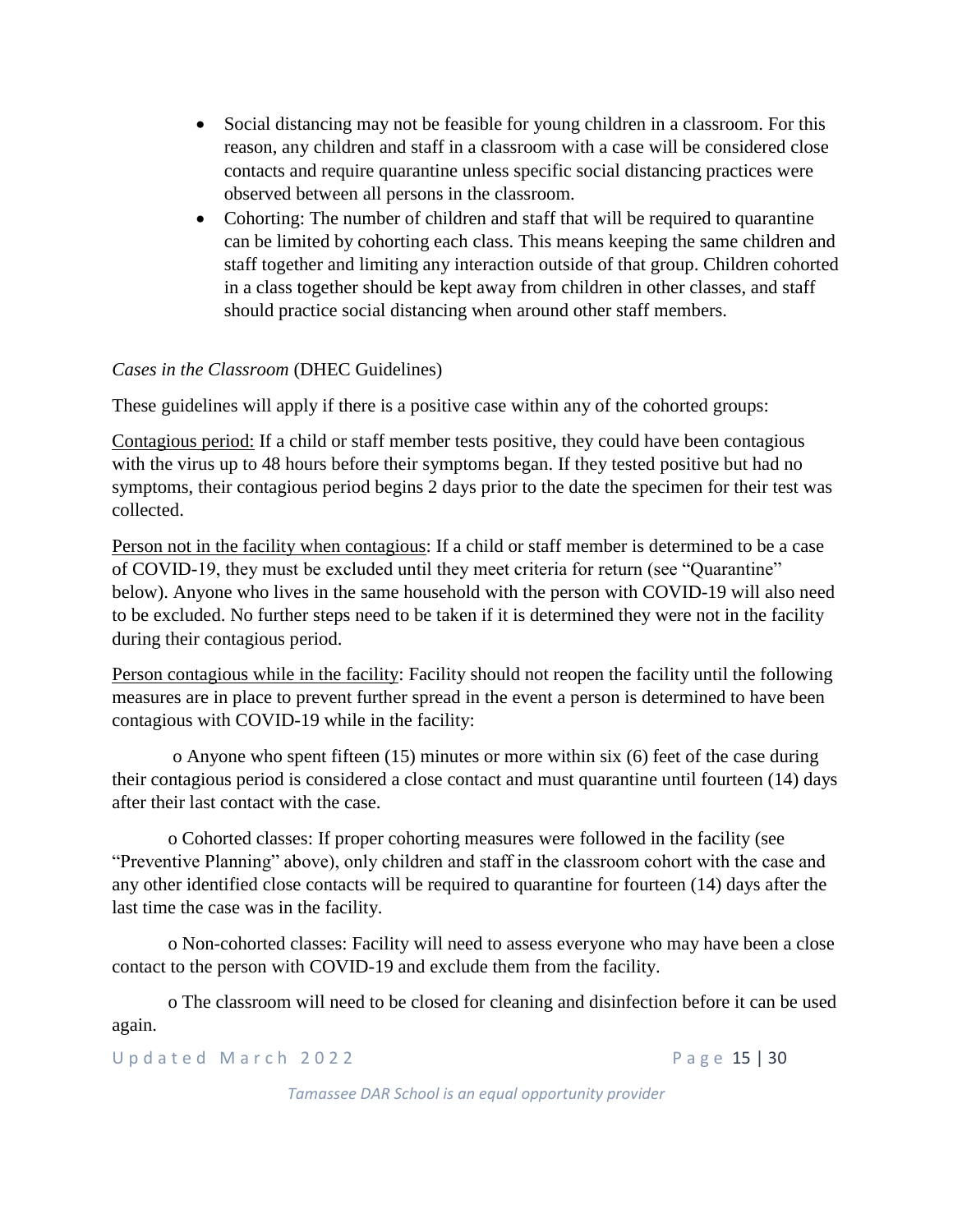o The facility should inform parents of other children in the facility who were not classroom or other close contacts to the person with COVID-19 that they should monitor their children for symptoms. The facility should also monitor incoming children and staff each morning for symptoms until fourteen (14) days after the case was in the facility.

#### *Quarantine* (DHEC Guidelines)

Some children or staff may have been told they were a close contact to a case of COVID-19 outside of the child care facility and have to complete a quarantine period. This means they will be required to stay home so they do not risk exposing others to COVID-19 if they become sick. For children, a parents' note that they have been cleared from quarantine may be used to allow return to child care. CDC provides guidance on appropriately counting the quarantine period for different scenarios.

|                               | At-home test Positive          | At-home test Negative         |
|-------------------------------|--------------------------------|-------------------------------|
| Symptomatic w/o Close Contact | Isolate Contact Healthcare     | Excluded per school/childcare |
|                               | provider (HCP)                 | exclusion criteria Contact    |
|                               |                                | <b>HCP/PCR</b> test           |
| Symptomatic w/Close Contact   | <b>Isolate Contact HCP</b>     | <b>Contact HCP/PCR test</b>   |
|                               |                                | Quarantine per guidance       |
| Asymptomatic w/o Close        | Isolate Follow-up test Contact | May return to Summer Day      |
| Contact                       | <b>HCP</b>                     | Camp                          |
| Asymptomatic w/Close Contact  | Isolate Contact HCP            | Quarantine per guidance       |
|                               |                                | Follow-up test required for   |
|                               |                                | option to shorten quarantine  |
|                               |                                |                               |

• Household contact: If the child or staff member lives in the same household as a person contagious with COVID-19, they will have to quarantine an additional fourteen (14) days after the date their household member has been cleared from their isolation period (Scenario 4).

• Other close contact: If a child or staff member has been told they are a close contact to a case of COVID-19, they will need to quarantine until 14 days after the last contact with the case (Scenario 1).

• Other household member in quarantine: If the child or staff member lives in the same household as someone in quarantine (i.e. exposed to someone with COVID-19 and is monitoring to determine if they may become contagious with it), they will not necessarily need to quarantine themselves unless the household member in quarantine is determined to become contagious with COVID-19.

• Those with COVID-19 who recovered: If a camper or staff member is a lab confirmed case of COVID-19 by PCR (nose or throat swab), they do not need to quarantine again after close contact to someone with COVID-19 in the first three (3) months after recovering but will for any

U p d a t e d M a r c h 2022 P a g e 16 | 30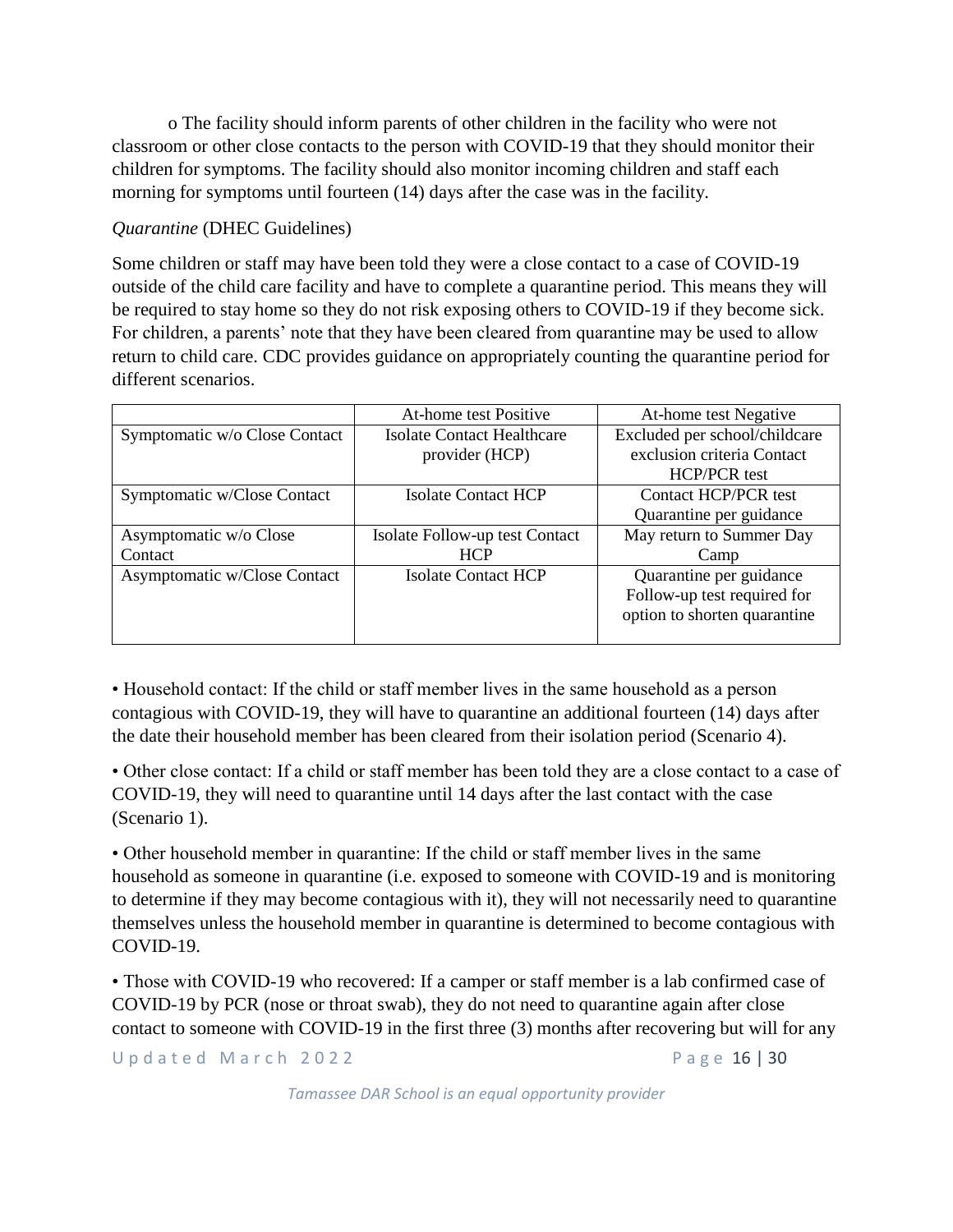close contact that happens after that three (3) month period beginning the date the test was collected. o The person must provide either a note from a healthcare provider that they had the positive lab result dated in the past three (3) months or provide a paper or electronic copy of the results (SARS-CoV-2 RNA – Detected or Positive)

o A positive antibody results (SARS-CoV-2 IgG or IgM) or any other lab test is not sufficient to meet this criteria to defer quarantine. They must quarantine according to the current guidelines.

(DHEC Guidelines can be found at [https://www.dhec.sc.gov/infectious](https://www.dhec.sc.gov/infectious-diseases/viruses/coronavirus-disease-2019-covid-19/schools-childcare-centers-covid-19)[diseases/viruses/coronavirus-disease-2019-covid-19/schools-childcare-centers-covid-19\)](https://www.dhec.sc.gov/infectious-diseases/viruses/coronavirus-disease-2019-covid-19/schools-childcare-centers-covid-19)

DHEC Guidelines will continue to be updated in the handbook as new guidelines are released. Parents will receive a copy of these new guidelines once they are available.

#### *Other information*

Staff in the program will be temperature-checked and treated in the same manner and will follow a set of guidelines developed by the organization for its employees.

Parents/Guardians will be expected to adhere to these guidelines and we trust that every family member will do their part in helping us to keep a safe environment.

Cancellation of any planned events, meetings, or program-related activities may occur based on the severity of the situation and current guidelines.

If, to our knowledge, any child or staff member tests positive for COVID-19, then a letter will be sent home explaining the steps we are taking to ensure your family's safety. DHEC will also be notified if a positive case is presented throughout our campus.

Buses and minivans will be cleaned and disinfected after each use.

#### **Illness**

Summer Day Camp is not set up to care for sick children. Please do not bring your child to the program if they are ill in any capacity. This includes vomiting, diarrhea or a fever of 100 degrees or more without medication, and head lice. They should be free of symptoms, without taking medication for 24 hours, before returning to the program. If your child becomes ill during the program you will be notified and asked to pick up your child. Sick children will be isolated from the other children and will be supervised by a staff person until the child is picked up by their parent or guardian. If you cannot be reached, the emergency contact person listed in your child's file will be contacted. It is very important that phone numbers for you and a contact person be updated as they change. Chairs, desks, and other items a sick child may have come in contact with will be cleaned using a disinfectant to reduce the risk of infecting other children.

U p d a t e d M a r c h 2022 P a g e 17 | 30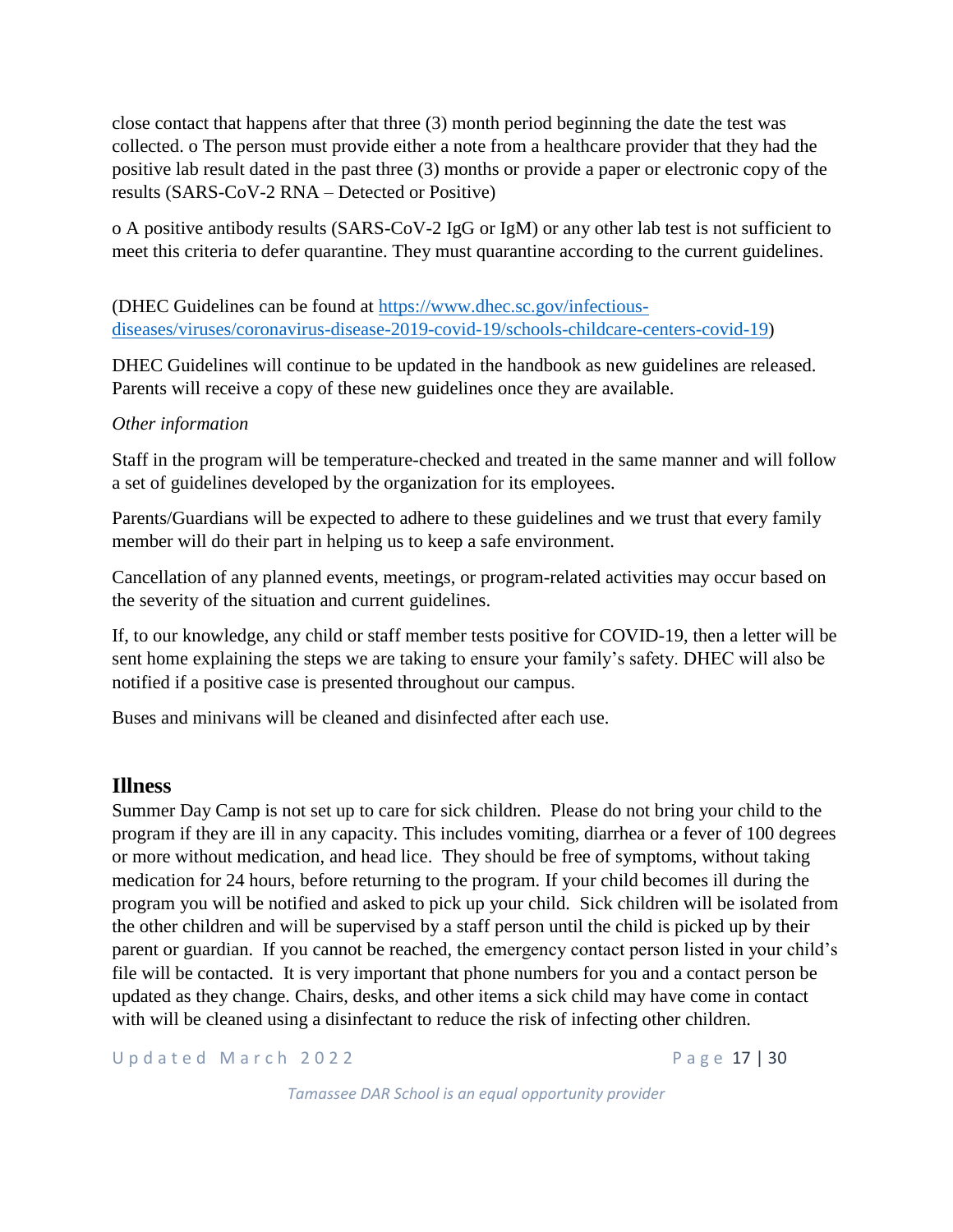Over the counter medication and prescription medication are provided by the parent. Medication of any form, including sunscreen, medicated ointment, and bug spray, will not be given without the written permission of the parent/guardian. A medication log for any medications being given during the program will be completed by the staff administering the medication. The parent or guardian must sign a M*edication Administration Form* for any of the specified days that medication is to be given. Medication should be in appropriate containers and labeled with the child's name, dosage, and instructions for administering. Medications will be stored in a locked area and administered by the appropriate staff. A *Medication Administration Form* must also be on file from the doctor for all prescription drugs.

# **Immunizations**

Children are required to have immunization records as a part of the enrollment process. These immunizations are the same as required by the school district:

- Hepatitis B
- Polio
- Varicella (Chickenpox)
- DTaP (tetanus, whooping cough)
- MMR (Measles, mumps, rubella)
- Tdap (whooping cough booster required before seventh grade)
- Hepatitis A

# **Medical Procedures**

### **Medication**

All medication to be given to campers during school hours, whether for a temporary condition (such as a cold) or for chronic issues (such as asthma or food allergies), must meet the following guidelines:

- Written, signed and dated parental consent is required prior to the administration of any prescription or over the counter medication (this includes cough drops, Tylenol, vitamins, etc.) or the administration of any special medical procedure.
	- All medications shall be used only for the camper for whom the medication is labeled.
	- Medications shall not be given in excess of the recommended dose.
	- Prescribed special medical procedures ordered for a specific child shall be written, signed and dated by a physician.
- Storage of medications:

U p d a t e d M a r c h 2022 e 2021 a v a se c h e se federal a P a g e 18 | 30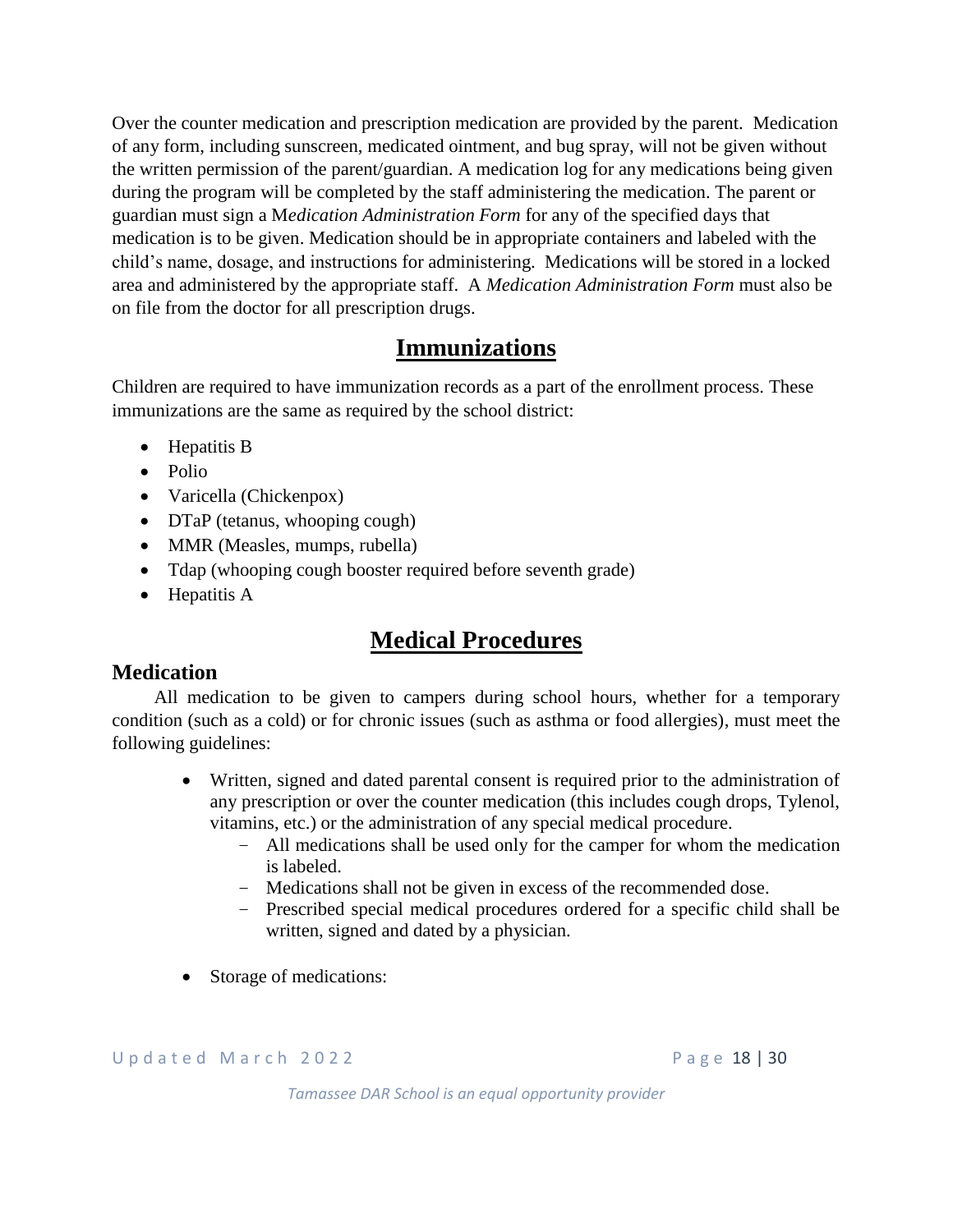- All medications shall be kept in their original labeled containers and have child protective caps. The child's first and last name shall be on all medication.
- All medications shall be stored in a separate locked container under proper conditions of sanitation, temperature, light and moisture.
- Discontinued and expired medications shall not be used and shall be returned to the parent/guardian or disposed of in a safe manner.
- Medication log:
	- For medication administered by a staff person, a log shall be kept including the child's name, name of the medication, dosage, date, time and name of the person administering the medication. The log shall be kept on file for three years.
- Medication error:
	- Medication errors, (e.g. failure to administer a medication at the prescribed time, administering the incorrect dosage or administering the wrong medication;) shall be recorded on an incident report and kept on file for three years.
	- The parent shall be immediately notified by phone of a medication error or a suspected adverse reaction to a medication

### **Injury**

Children who are injured during our program will receive immediate first aid and/or emergency care. In the case of a severe or life-threatening injury, staff will immediately call 911 and a parent/guardian will be contacted. If the parent/guardian cannot be reached and does not return our call in a timely manner, staff will also call the emergency contact/s in order to ensure we have contact with someone.

# **Inclement Weather**

The Summer Day Camp may be closed during any periods of inclement weather that hinder the safety of our children and staff. If inclement weather develops during program hours, the emergency weather procedues listed below will be followed and the program will remain open, unless the weather becomes a safety hazard. Parents will be notified if any camp closures occur.

If you have any questions about our hours of operation or closings, please call us at 864-944- 1390 x112.

U p d a t e d M a r c h 2022 e 2021 a v a se c h e se federal a P a g e 19 | 30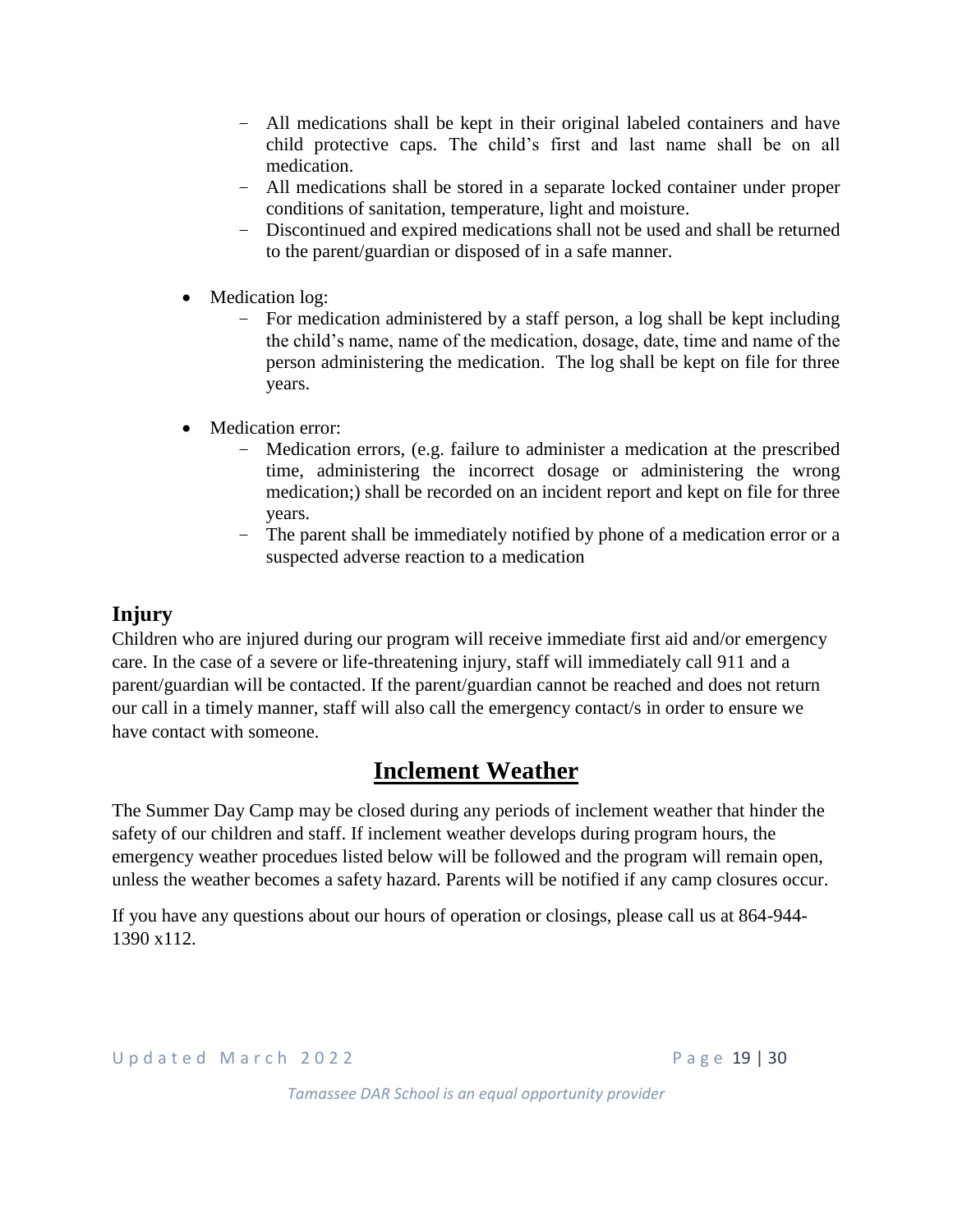# **Emergency Preparedness**

The Summer Day Camp has a set of procedures and guidelines in place to provide assistance and support during any emergency situation.

Emergency drills will be conducted on a regular basis.

### **Disaster and Severe Weather Emergencies**

A nuclear event, severe weather, earthquake, gas or chemical spills, fires, and other facility and security related emergencies are disasters that could occur with little or no warning. Storms and other hazardous weather can manifest quickly. The most important safety tip for campers and staff is to remember to stay calm in any situation. Staff will have access to flashlights, extra batteries, water bottles, and other items during an emergency. Staff will also be expected to keep their cell phone in hand, as this may be the only means of communication during a power outage.

### **Severe Thunderstorm/ Tornado/Flash Flooding**

During severe weather (lightning, wind, flash flooding, etc.) each staff person having responsibility for children will follow the guidelines listed below:

**1)** Safety is often the use of good, practical, and common sense. Staff members will assume the responsibility for any child's safety that is in their care or supervision during times of danger.

**2)** Children will be kept inside the building under supervision. **Under no circumstances** will the children be outside if lightning or high winds are in the area, nor after it has passed, until they have been notified that it is safe to do so.

**3)** During a Severe Thunderstorm or Tornado Warning, all children will be placed within the safest confines of the building away from glass windows and doors, i.e., basement, hallway, etc. Designated areas are shown in diagrams throughout each building and both staff and campers will know where these areas are located, as practice drills are a regular and consistent part of the program.

**4)** High voltage lines are often broken as a result of winds and fallen trees. Campers and staff are expected to stay clear from any possible danger until they are notified that the area is safe.

**5)** During power failures, **STAFF WILL NOT** use open flames (candles, etc.) in any area of the building. No matches and/or lighters should be used until it is determined that there are no gas leaks in the area.

**6)** When a **Severe Thunderstorm Watch or a Tornado Watch** is posted, this means that weather conditions are favorable for the development of a Severe Thunderstorm and/or Tornado and a **Warning** could be issued at any time. All children will be accounted for and preparation will be made to move children to a designated area immediately, should a **Warning** be issued.

U p d a t e d M a r c h 2022 P a g e 20 | 30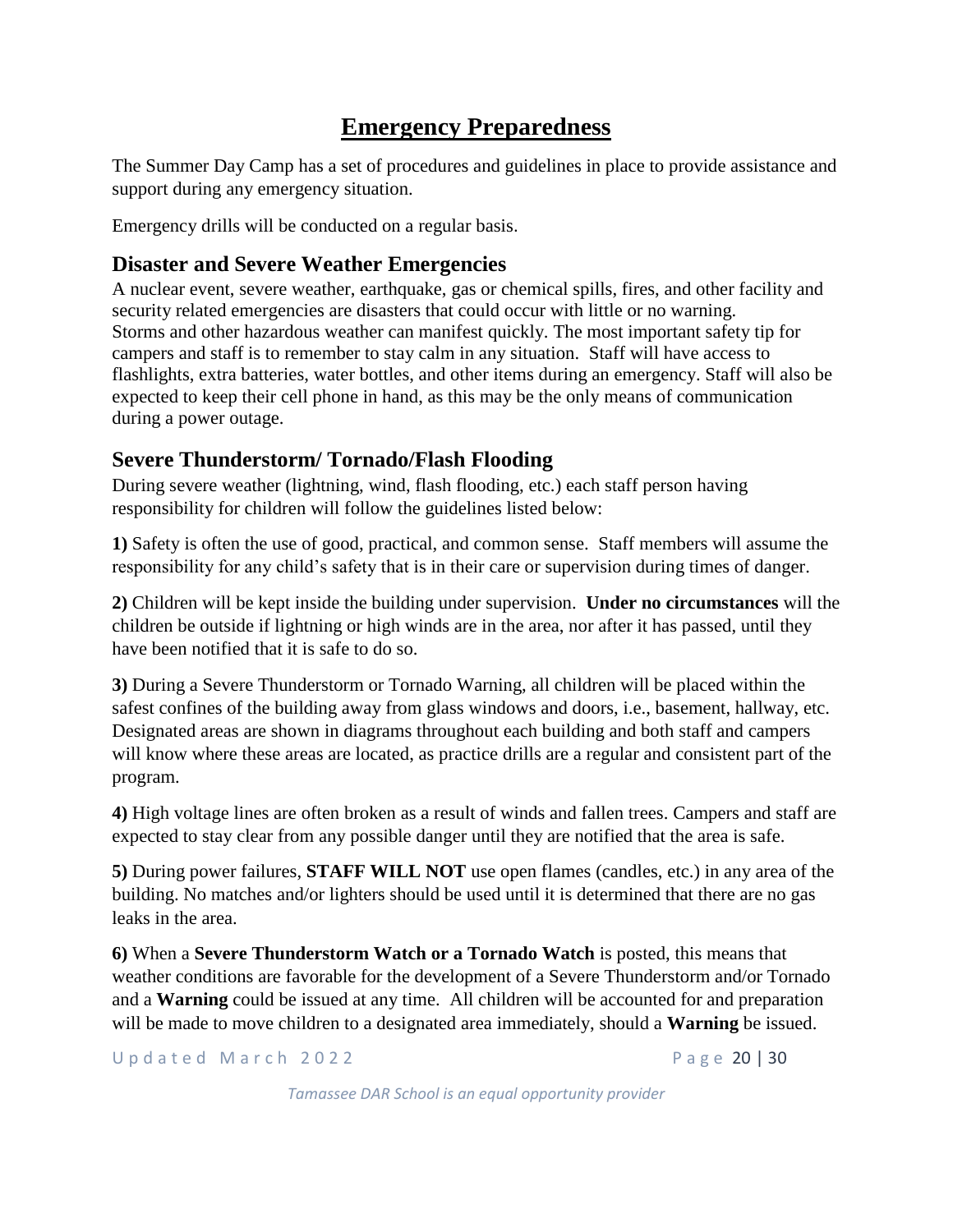**Staff and children must stay in the designated area until the warning is lifted.** We will make every effort to keep parents informed in an emergency situation.

**7)** Designated areas are assigned as follows:

- a) Chapel Under the nearest pew away from windows
- b) Banquet Hall Hallway near public bathrooms, serving line and kitchen area
- c) Student Activities Building Downstairs bathrooms and/or the Activity Room.
- d) Education Building Basement hallway
- e) Playground/Pavilion area- Basement in Groves Cottage
- **8)** It has been suggested by the Oconee County Emergency Preparedness Agency that a **Severe Thunderstorm Warning** be taken as seriously as a **Tornado Warning**.

### **Earthquake**

An earthquake is a sudden shaking of the earth caused by the breaking and shifting of the rock beneath the earth's surface. Earthquakes happen very suddenly with little or no warning. Children will be guided to STAY CALM AND DO NOT RUN OR PANIC. If children are in a building, they will stay inside and get under a heavy table or a piece of sturdy furniture. If they are outside, they will be led away from buildings. If an evacuation is necessary, the Program Director will coordinate plans with the Chief Executive Officer.

### **Gas or Chemical Spills**

A toxic chemical spill or gas leak could require us to shelter in place or in extreme situations, to evacuate the campus. Evacuation of the campus, if required, would be handled under the direction of our local Emergency Preparedness Office. The Program Director will coordinate evacuation plans with the Chief Executive Officer. Staff and children will stay indoors with all the windows closed until they receive instructions on procedures for an orderly evacuation, if warranted.

### **Fire**

In the event of an actual or observed fire or the observation or smell of unexplained smoke that could indicate a fire in a building or on the grounds, and/or if the fire alarms are triggered within a building, all occupants will evacuate the building and/or the surrounding area and immediately call 911.

A diagram will be placed in each building showing the floor plan and the fire exits. A designated location outside of each building will be determined, so that staff can take attendance and ensure that all campers have left the building. Staff will conduct and track monthly fire drills. It is everyone's responsibility to report any suspected fire hazards, malfunctioning fire

U p d a t e d M a r c h 2022 P a g e 21 | 30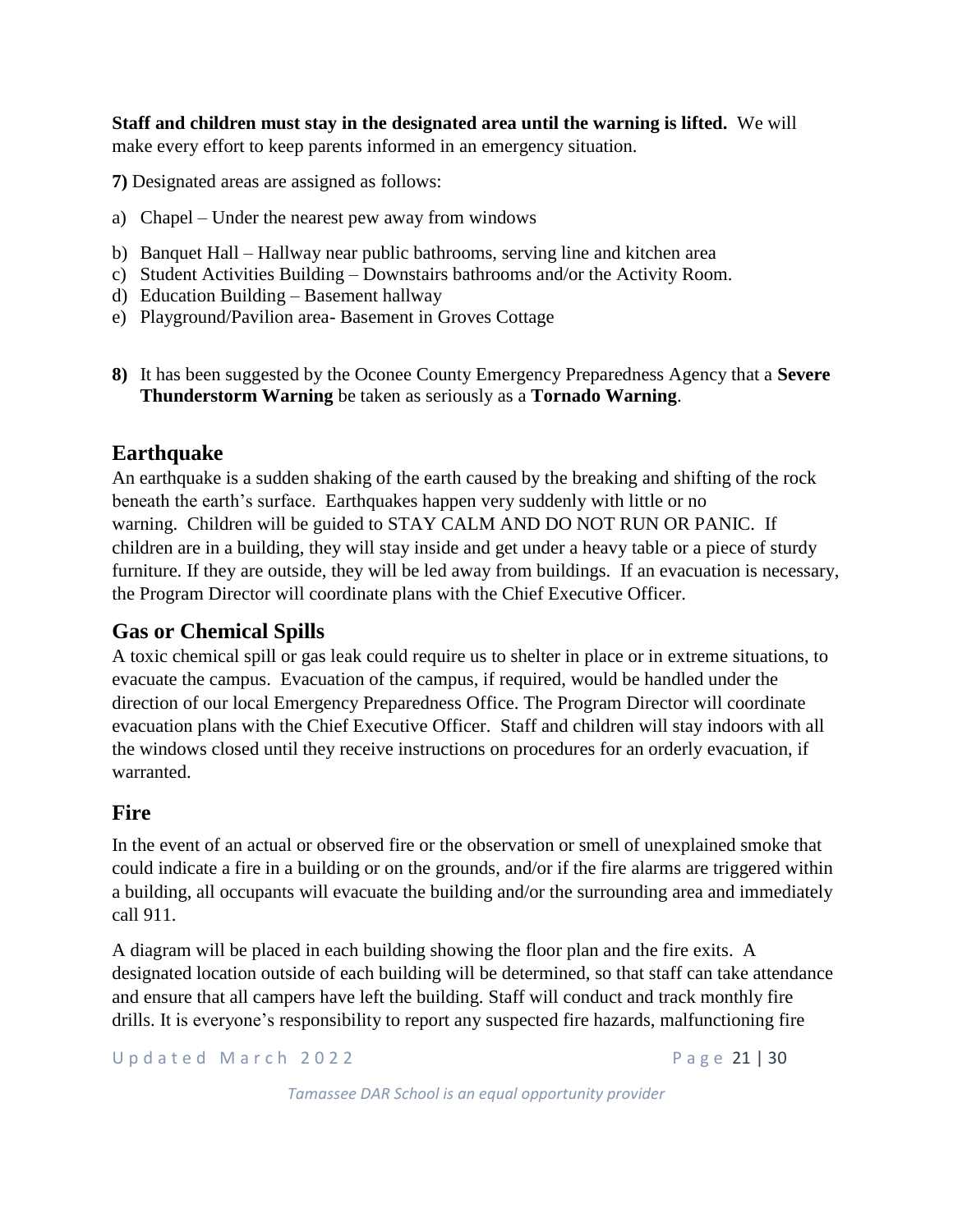warning devices and/or fire extinguishers, or any other conditions that might cause or fuel a fire. All staff will be trained in the proper use of fire extinguishers annually.

### **Bomb Threats**

In the event of a bomb threat to any building, the procedure listed below should be followed: the person receiving the threat will obtain all possible information from the caller. Children will be evacuated from the building and be supervised at all times. Attendance for campers will be taken and then all campers will move to the nearest building. Staff will notify the Director immediately after a threat has been heard or suspected. If a Director is unable to be reached, staff will immediately call 911 and NOT return to the building until it is deemed safe to do so.

### **Threats of Terrorism**

When an individual receives what is believed to be a potential or credible terrorist threat, or observes activity that could be potentially terrorist related, that information will be immediately provided to the Director and they will inform local law enforcement. The local law enforcement will determine if the situation meets the FBI's definition of terrorism. If the threat is determined to meet the definition, SLED will be notified and they will determine if the area potentially impacted needs to be evacuated and will establish and secure the area as appropriate.

### **Intruder**

In the event that an intruder or visitor becomes violent or poses any danger, communication will be made to the Director regarding the possible threat. The following procedures shall be applied through a staff member's personal judgment, in an effort to make decisions that would maximize the potential for their own safety as well as that of our children and other staff:

Staff will be on alert for any suspicious individuals or activity and immediately notify the Director when a concern is observed. If anyone feels threatened or has a valid suspicion of immediate danger, they will stay calm and call 911 immediately, and then communicate with the Director. If they are safely able to do so, they will then inform others within the building and across the campus, using phone calls, texts, or other means of communication.

When other staff that are with children are notified of a dangerous situation, they should immediately take measures to ensure the safety of the children in their care. They should take the following actions if they can do so safely:

1. If outdoors, get the children to a safe location away from the area of danger.

2. If indoors, in a separate building from intruder, staff should immediately ensure that all doors and windows are locked and gather the children together in a central, safe location.

3. If indoors, in the same building as the intruder, immediately evacuate as many children as possible, if they can do so in a manner that does not go near the area where the intruder is

U p d a t e d M a r c h 2022 <br>P a g e 22 | 30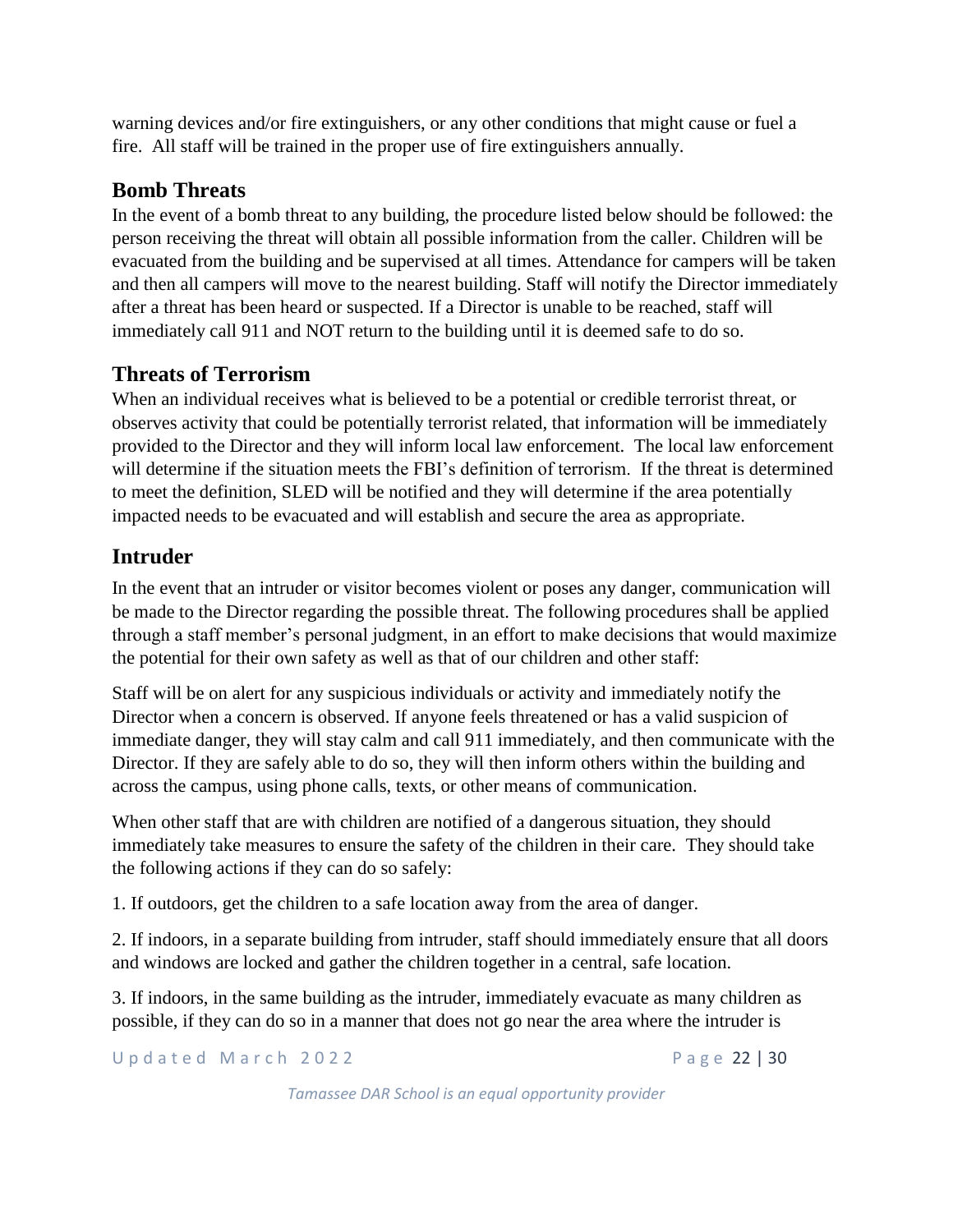located. If they cannot safely exit the building, they will shelter in place until the area is secured by emergency management personnel.

4. Once emergency personnel have arrived and taken over the situation, staff should obey all commands. Any statements to the news media shall be made only by the Chief Executive Officer or their designee.

### **Evacuation Plan (non-nuclear)**

Should a mandatory evacuation of the campus be ordered, Tamassee DAR School would follow the direction and guidance of the Oconee County Emergency Preparedness Office (EPO). The evacuation site would be established by the EPO at the time of the incident. EPO will coordinate with the Program Director, who will then notify parents immediately through a text alert and email sent from the Smartcare (registration) system. Please make sure that the information in this system is always kept current. In the event that a parent is not reached, individual phone calls will be made, once we have arrived at the evacuation site.

### **Nuclear Event and/or Emergency**

In case of a nuclear event or an emergency, outdoor sirens will sound repeatedly to warn of a problem. If you hear a siren, turn on your radio or television immediately. Tune your radio to WFBC 93.7 or your TV to WYFF News 4 Greenville. *THE SIRENS MAY BE USED TO WARN YOU OF A STORM OR OTHER EMERGENCY SO* **HEARING A SIREN DOES NOT MEAN YOU SHOULD EVACUATE.** In an emergency, fire, police and rescue units may also patrol the area and sound their alarms. If there is a problem, you might be told to stay indoors or you might be told to evacuate. Should an evacuation be necessary, a member of the Emergency Response Team will coordinate evacuation plan A or B. If a warning is given for a nuclear emergency, please take the following action:

Account for all of the campers in your immediate care;

If you are outside, go inside immediately and turn on your TV or Radio;

Wait for instructions.

### **EVACUATION PROCESS FOR THE AFTER SCHOOL AND FULL DAY PROGRAM**

In the event of an actual nuclear evacuation, as identified above, the Program Director will follow immediate guidelines from the Chief Executive Officer. Parents/Guardians will be notified immediately through a text alert sent from the Smartcare (registration) system. Please make sure that the information in this system is always kept current. In the event that a parent is not reached, individual phone calls will be made, once we have arrived at the evacuation site.

U p d a t e d M a r c h 2022 2 P a g e 23 | 30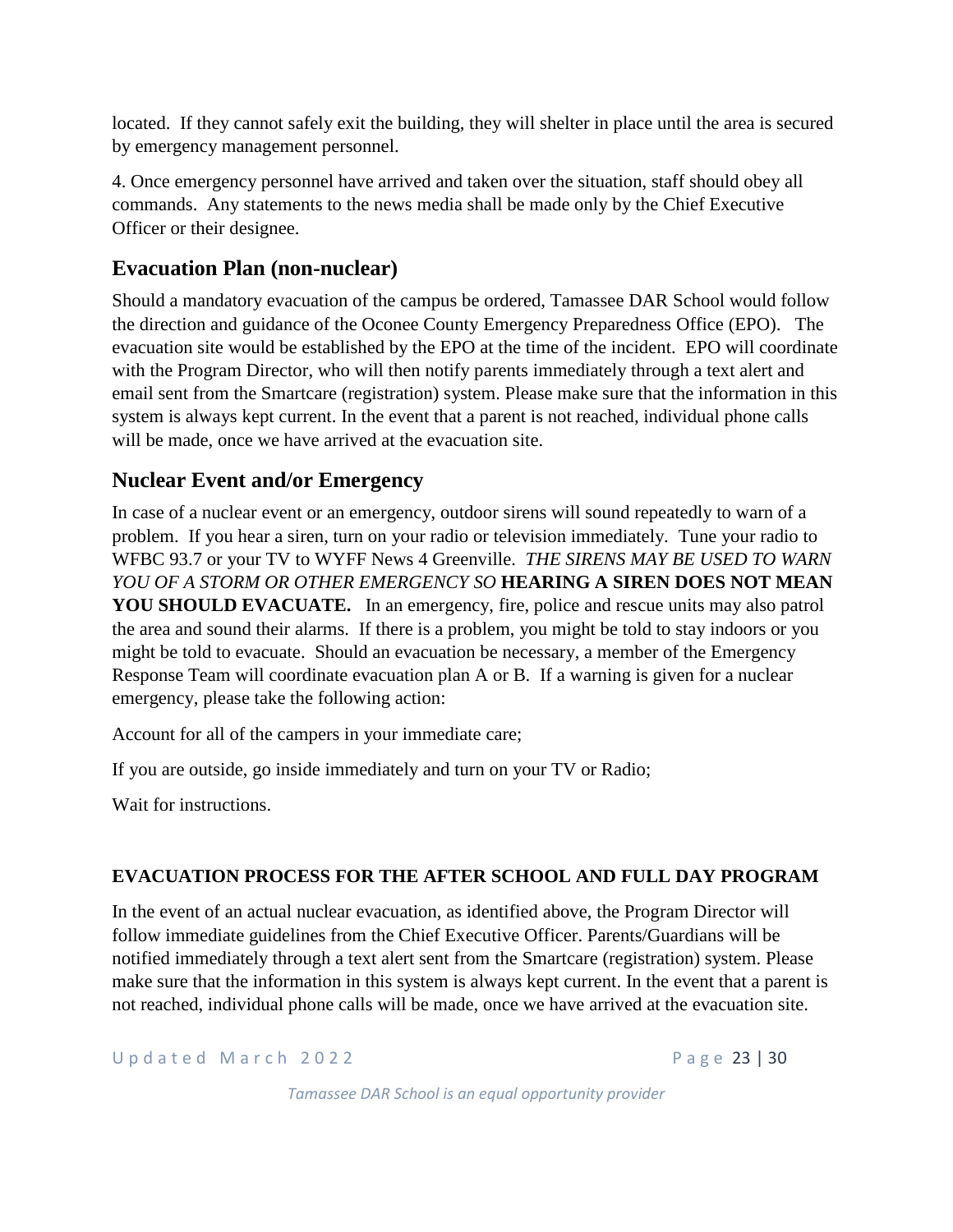Parents/Guardians should be aware of the following designated location for evacuation procedures:

#### *3:00 PM to 6:30 PM (After School) 7:00 AM to 6:30 PM (Full Day)*

Appointed members of the Emergency Operations Team will pick up the Summer Camp Campers and staff at their respective buildings and transport them, in a school vehicle, to Westside High School in Anderson. Westside High School is located at 806 Pearman Dairy Road, Anderson, SC 29625.

**The designated route is SC 11 to SC 183, right on SC 183 to US 76/123, left on US 76/123 to SC 24, right on SC 24 to SC 28 Bypass, left on SC 28 bypass, 1.2 miles to Westside High School on right.**

## **Behavior Management**

### **Camper Expectations**

Age appropriate limits and rules are necessary to safeguard children and premises. These limits and rules are explained on each child's level of understanding. Acknowledging that all children are uniquely different and mature at different levels, it is necessary that each parent cooperate with the Program in establishing an appropriate disciplinary action.

#### **THERE IS ABSOLUTELY NO CORPORAL PUNISHMENT ALLOWED.**

Praise and positive reinforcement are effective methods of behavior management of children. When children receive positive, nonviolent, and understanding interactions from adults and others, they develop good self-concepts, problem solving abilities, and self-discipline. Based on this belief, we use a positive approach to discipline and practice the following discipline and behavior management techniques:

#### WE DO:

- Communicate to children using positive statements.
- Communicate with children on their level.
- Talk with children in a calm quiet manner.
- Explain unacceptable behavior to children.
- Give attention to children for positive behavior.
- Praise and encourage the children.
- Reason with and set limits for the children.

U p d a t e d M a r c h 2022 e 24 | 30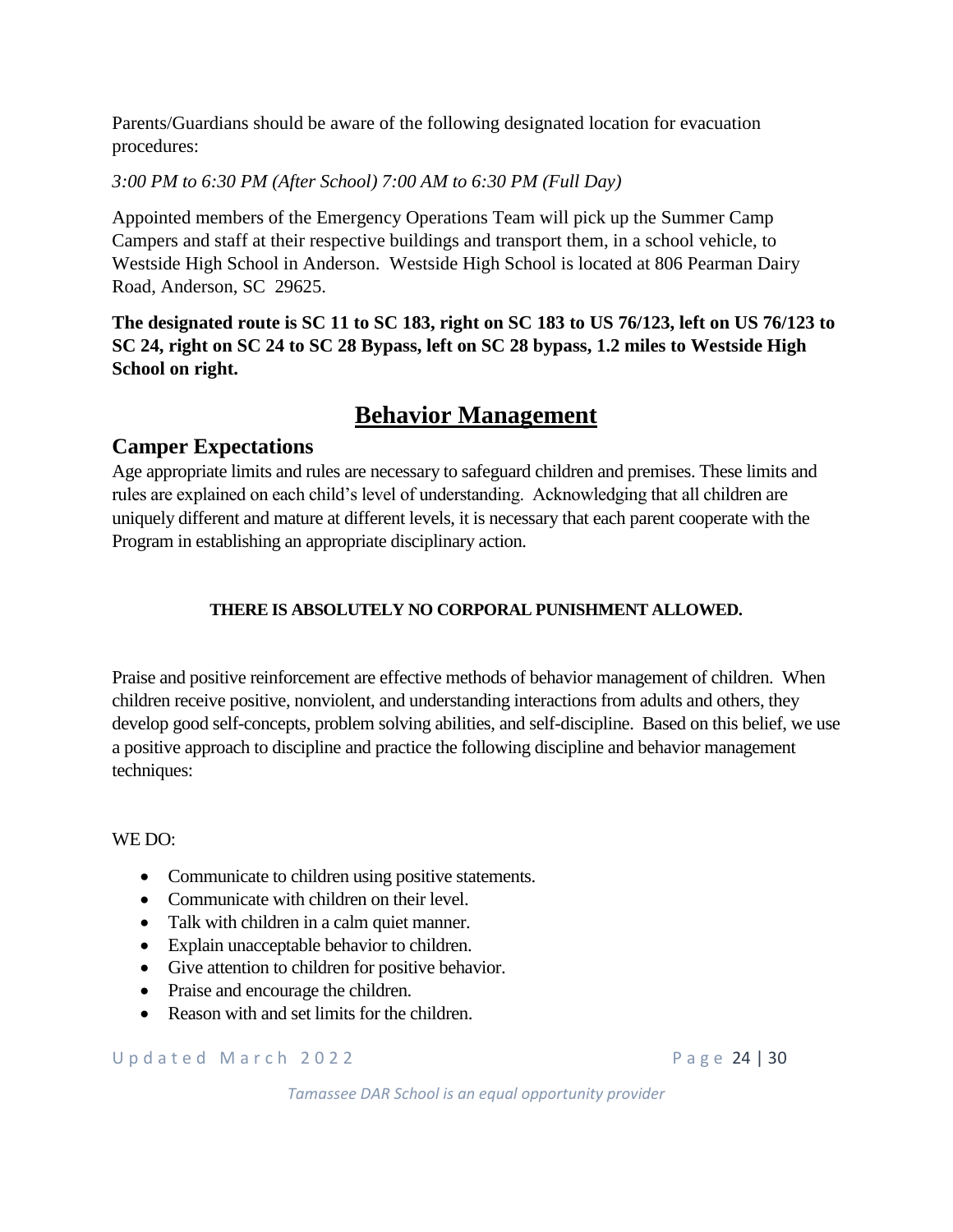- Apply rules consistently.
- Model appropriate behavior.
- Set up the classroom environment to prevent problems.
- Provide alternatives and redirect children to acceptable activity.
- Give children opportunities to make choices and solve problems.
- Help children talk out problems and think of solutions.
- Listen to children and respect the children's needs, desires and feelings.
- Provide appropriate words to help solve conflicts.
- Use discussion to work through common conflicts.

#### WE DO NOT:

- Inflict corporal punishment in any manner upon a child. (Corporal punishment is defined as the use of physical force to the body as a discipline measure. Physical force to the body includes, but is not limited to, spanking, hitting, shaking, biting, pinching, pushing, pulling, or slapping.)
- Use any strategy that hurts, shames, or belittles a child.
- Use any strategy that threatens, intimidates, or forces a child.
- Use food as a form of reward or punishment.
- Use or withhold physical activity as a punishment.
- Shame or punish a child if a bathroom accident occurs.
- Embarrass any child in front of others.
- Compare children.
- Place children in a locked and/or dark room.
- Leave any child alone, unattended or without supervision.
- Allow discipline of a child by other children.
- Criticize, make fun of, or otherwise belittle a child's parents, families, or ethnic groups.

Conferences will be scheduled with parents if consistent disciplinary problems occur. If a child's behavior consistently endangers the safety of the children around him/her, then the Director has the right to terminate services for that particular child. A meeting will take place between the parent and the Director before any suspensions or termination takes place. The safety and well-being of your child and the other children are of the utmost priority for our program, and decisions will be based on the best interests of all the children involved.

We strive to offer quality developmentally appropriate educational programs to children. One of the main components to success is partnering with you to help your child grow within our program and at home. We also recognize that, "one size does not fit all", meaning our summer camp environment, although inclusive, may not meet the expectations you envision for your child's program. If at any time, you are unsatisfied or concerned with our policies and expectations, please speak with the Director.

U p d a t e d M a r c h 2022 P a g e 25 | 30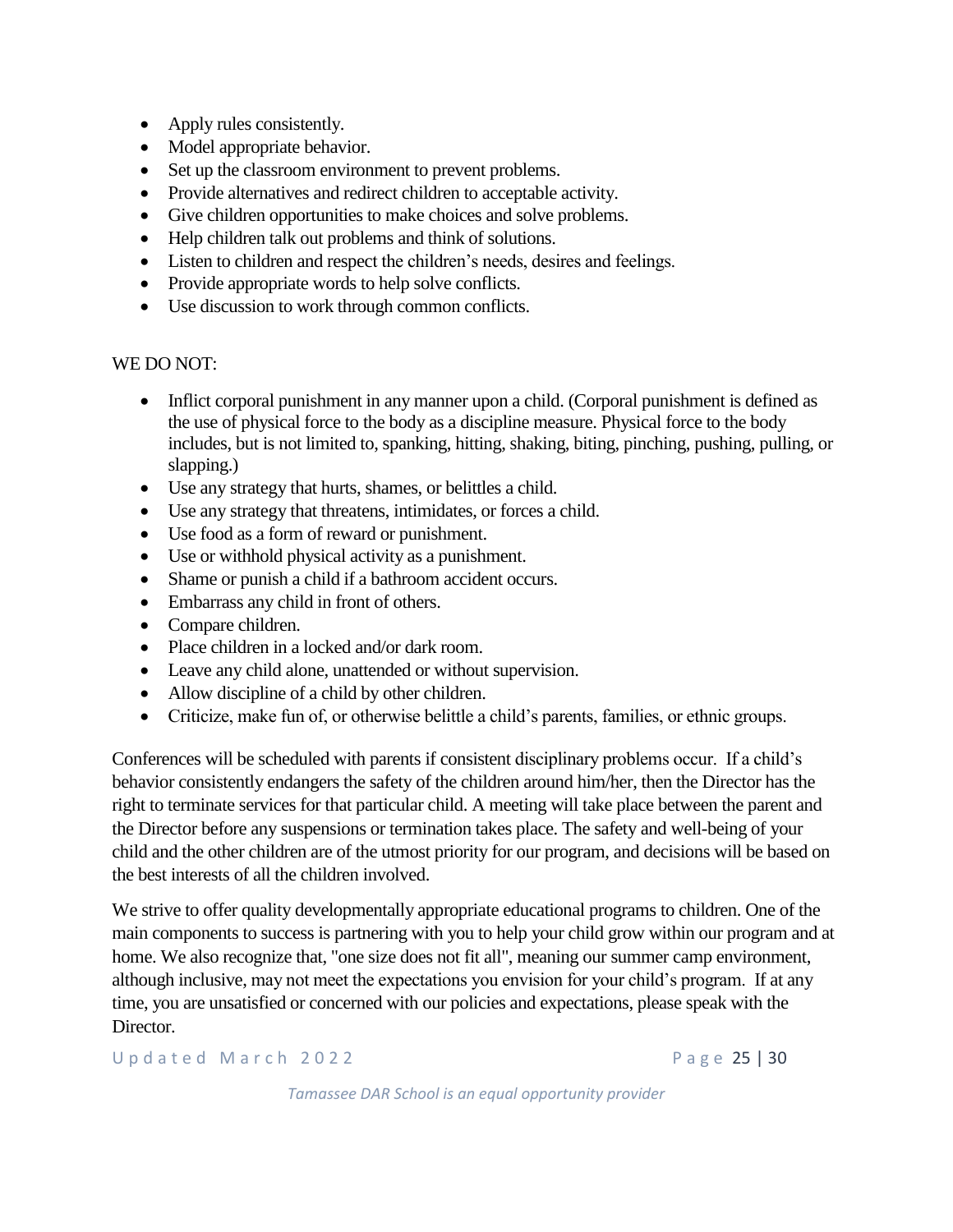### **Trauma-Informed Practices**

The Summer Day Camp utilizes trauma-informed practices to guide camper behavior and camp management. These practices have the following components:

1. Safety- Practices that will make campers and staff feel physically safe

2. Trustworthiness & Transparency- Making decisions that allow for transparency to all parties involved and will help to build and maintain trust

3. Peer Support- Drawing on personal strengths to develop non-judgmental relationships that can help support each other throughout the camp

4. Collaboration- Making decisions that support the different opinions between staff, campers, and parents

5. Empowement- Supporting the idea of resilience and the ability to heal from trauma, which will allow for campers to build upon their strengths and overcome thier challenges

6. Cultural Responsiveness- Responding appropriately to sterotypes, biases, and trauma that might affect a camper's decisions and behaviorial responses

Sources:

SAMSA [https://ncsacw.samhsa.gov/userfiles/files/SAMHSA\\_Trauma.pdf](https://ncsacw.samhsa.gov/userfiles/files/SAMHSA_Trauma.pdf)

National Child Traumatic Stress Network

# **Expulsion Policy**

We will do everything possible to work with you and your family in order to prevent expulsion/suspension.

Proactive Actions That Can Be Taken in Order to Prevent Expulsion:

- 1. Staff will try to redirect child from negative behavior.
- 2. Staff will reassess classroom environment, appropriateness of activities, supervision.
- 3. Staff will always use positive methods and language when disciplining children.
- 4. Staff will praise appropriate behaviors.
- 5. Staff will consistently apply consequences for rules.
- 6. Child will be given verbal warnings.
- 7. Child will be given time to regain control. (Quiet areas are available.)

U p d a t e d M a r c h 2022 2 P a g e 26 | 30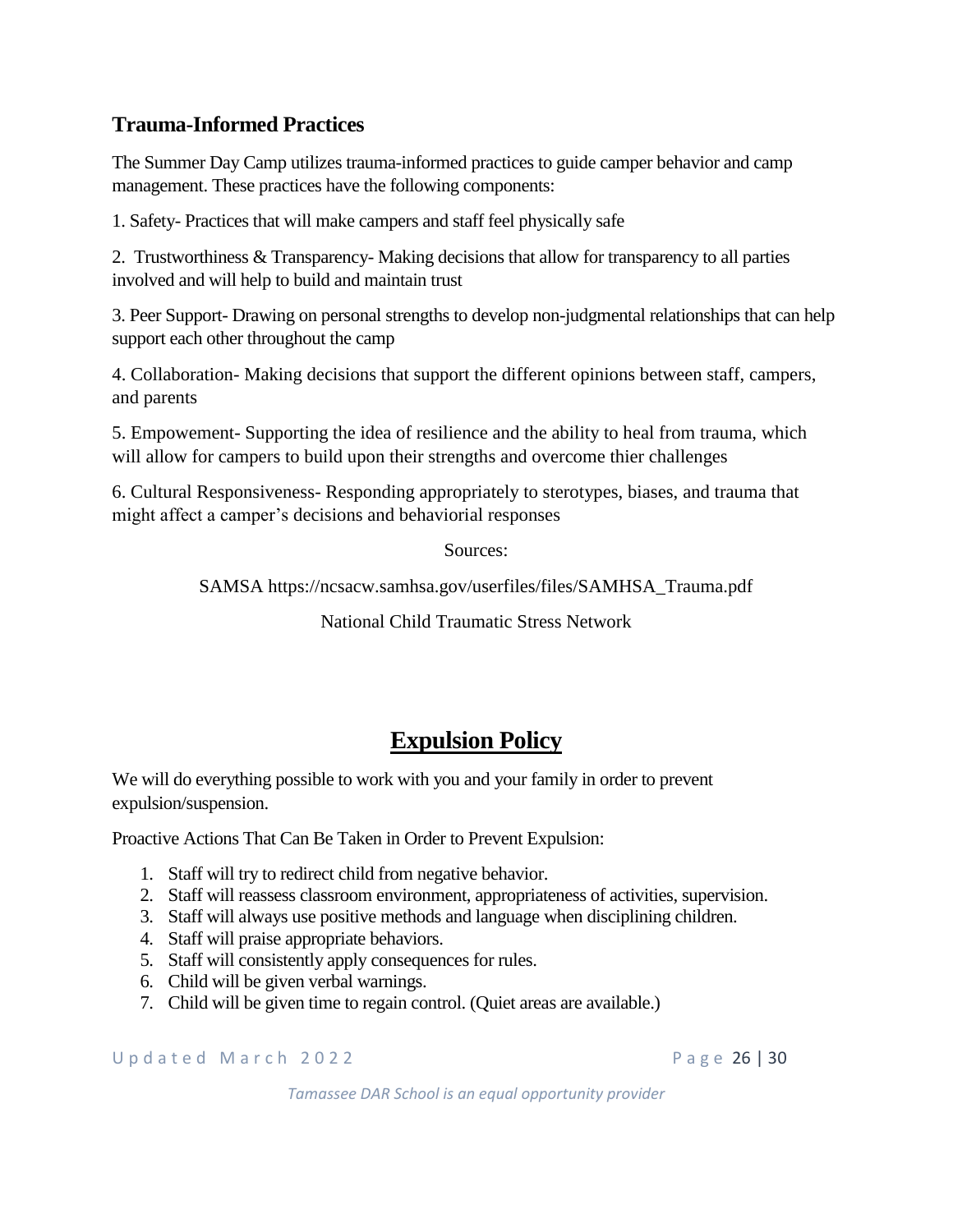- 8. Child's disruptive behavior will be documented and maintained in confidentiality (for use in development of behavioral plan with parent and/or mental health services).
- 9. Parent/ Guardian will be notified verbally or in writing when needed and parent meetings will occur to help with actions to support the child's needs for services and supports.
- 10. Parent/Guardian will be given written copies of the disruptive behaviors that might lead to expulsion.
- 11. The Director, classroom staff and parent/guardian will have a conference to discuss how to promote positive behaviors, and resources and tools will be provided in development of a behavioral plan to support social emotional development for all children.
- 12. The parent/guardian will be given literature or other resources regarding methods of improving behavior.
- 13. Recommendation of evaluation by professional consultation on premises or off premises referrals may be required.

Expulsion:

- 1. Expulsion may occur if the child is at risk of causing serious injury to other children or himself/herself and methods in behavioral plan have not worked.
- 2. Expulsion may occur if Parent/Guardian threatens physical or intimidating actions towards staff members or others.
- 3. Expulsion may occur if Parent/Guardian exhibits verbal abuse to staff in front of enrolled children.

\* If after the remedial actions above have not worked, the child's parent/guardian will be advised verbally and in writing about the child's or parent/guardian's behavior warranting actions. An expulsion action is meant to be a period of time so that the parent/guardian may work on the child's behavior or come to an agreement with the program.

\* The parent/guardian will be given a specific expulsion date that allows the parent/guardian sufficient time to seek alternate child care (approximately one to two weeks' notice depending on risk to other children's welfare or safety). Failure of the child or parent/guardian to satisfy the terms of the plan may result in permanent expulsion from the program.

Note: If, at any point, there is an indication/suspicion that a child may have special needs, we will inform the child's family.

# **Bullying**

At no time during our program will we allow any form of bullying, including, but not limited to: teasing, harassment, fighting, rude or discriminatory comments, pushing, shoving, and throwing objects at other children. If these incidents occur, we will take the following steps:

U p d a t e d M a r c h 2022 P a g e 27 | 30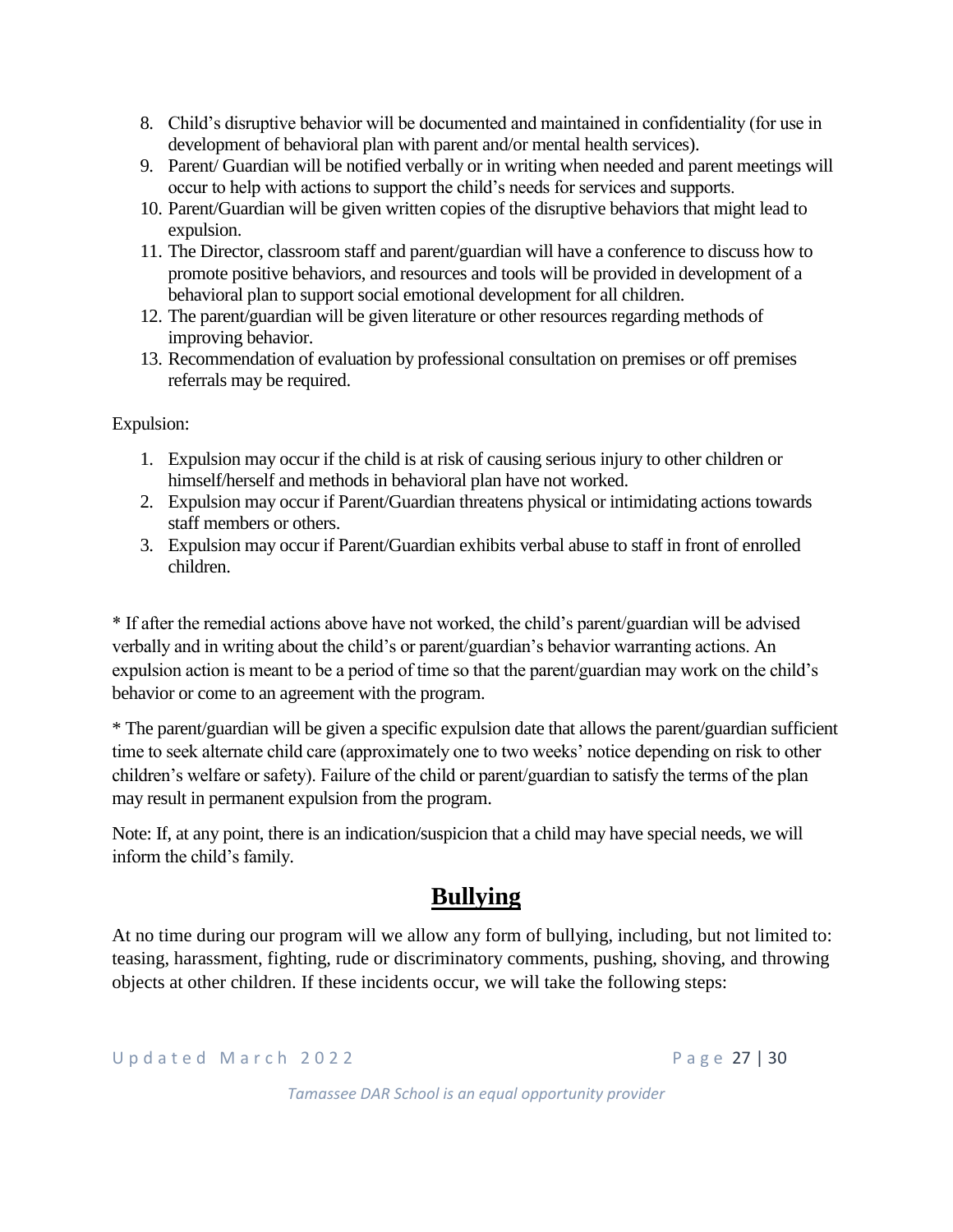- 1. Campers will be given a verbal warning and a conversation about each incident, alongside a written disciplinary report.
- 2. Campers will receive a "suspension" of privileges, such as the removal of recess time, choice time, or use of electronics/game systems.
- 3. If the issue escalates after all the above procedures have been used, the camper will be removed from the program for a minimum of 1 day, and more days as needed, based on the situation.

Multiple cases of disciplinary reports, without a change in behavior being shown, may result in termination from the program or extended suspension.

# **Language & Diversity Policy**

The Summer Day Camp will aim to actively promote anti-discriminatory practices to build an inclusive environment where all children can fulfill their potential and where children and families can feel accepted, respected, and valued. No child will be denied access to activities, materials, or equipment on the basis of race, sex, national origin, sexual orientation, culture, or family structure. Children will not be encouraged or discouraged in ways that reinforce stereotypes. The program aims to provide a positive and loving environment free from prejudice and discrimination and it will provide activities that promote diversity. Activities, books, materials, and the learning environment are used to reflect the diversity of all children and their families. We strive to provide learning experiences that are meaningful to each individual child and that recognize various learning styles, languages, and abilities.

# **Publicity Release Policy**

Parent/Guardian must give permission to Tamassee DAR School to use a child's name, photograph, or other identifying information in written or visual form for newsletters or other forms of media. Please also consider that many photographs will include groups of children engaged in different activities and you MUST have a written refusal on file if you do not wish for your child to be included in these group photographs.

Tamassee DAR School is completely committed to rejecting any use of children's names, photographs, or other identification in any manner whatsoever that could be considered exploitation. No child will ever be intentionally used in such a manner.

# **Complaints and Grievances**

Both campers and their families have a right to voice their grievances and concerns about the program at any time. We are open to hearing your thoughts and we are committed to making

U p d a t e d M a r c h 2022 P a g e 28 | 30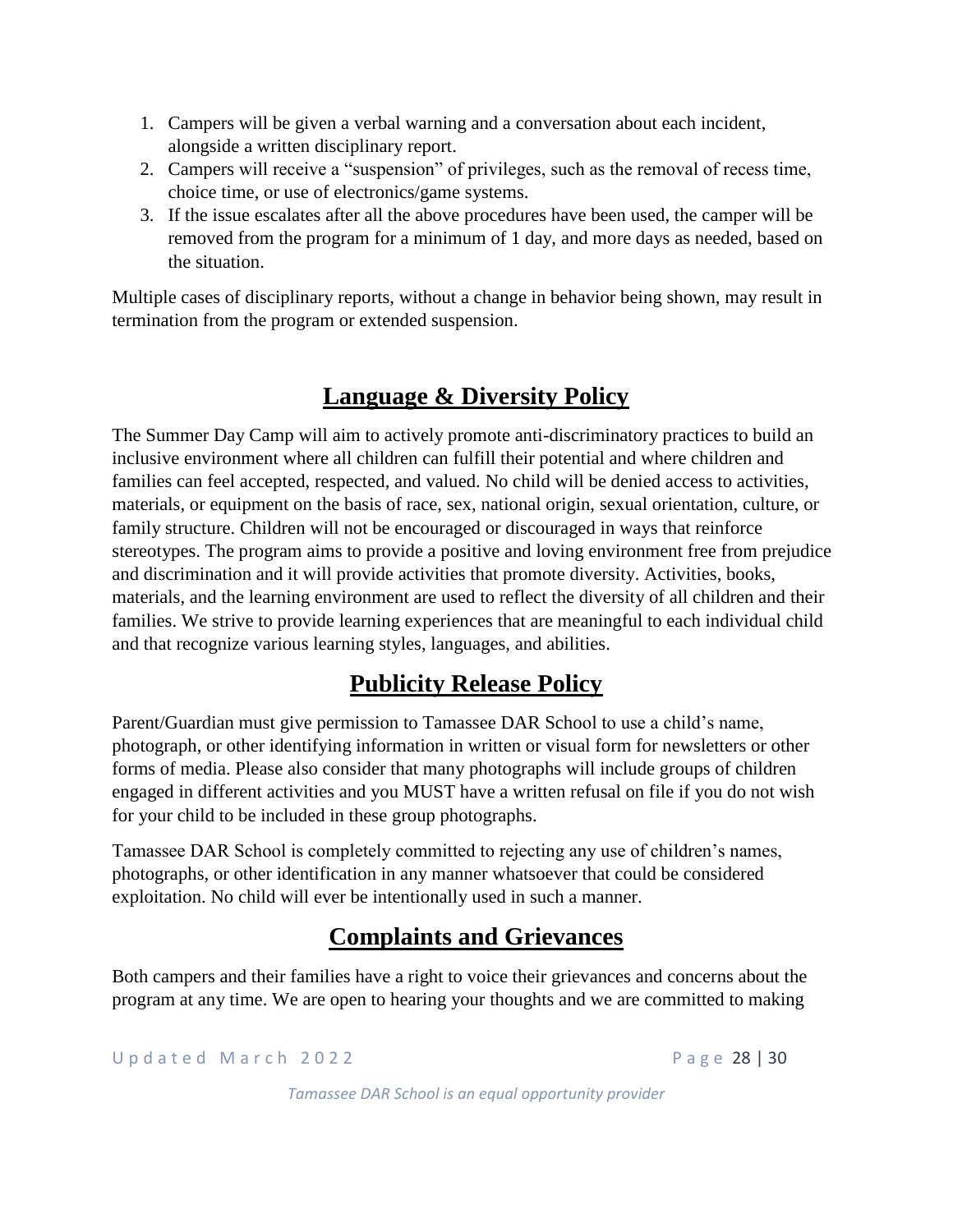reasonable accommodations for you and your child, as needed, and within reasonable expectations. If you have a complaint/grievance, please follow this procedure:

1. Contact the appropriate classroom teacher for any complaints that have originated within the classroom, the outdoor space, or the enrichment activity. This will allow each party the opportunity to clarify and resolve the issue.

2. If there is any issue with a volunteer, contact the Program Director.

3. If a problem persists after meeting with the teacher, contact the Program Director.

4. In any case where the issue escalates beyond the Program Director, parents/guardians are encouraged to contact the Chief Executive Officer.

\*\*Please note that all communication will be documented as part of the camper file.

# **Confidentiality**

#### **Disclosure of Confidential Information**

Staff and child records will be kept in a locked location.

Staff members may have access to a child's record if he/she has a need for such information in connection with his/her duties. The fact that an individual usually has access to a camper's record does not give them the privilege of reviewing the record unless there is a need for the information in the performance of his or her duties.

A child's record, emergency information, photograph, and other information about the child or family, including information that may identify a child by name or address, is confidential and may not be copied, posted on a web site, or disclosed to unauthorized persons, without written consent form the child's parents.

Staff members having access to children's records are required to abide by the written policies regarding confidentiality of children's records and the method of making disclosure of information in records.

In order to prevent improper disclosure, any request of confidential information should be made in writing to the Program Director.

# **Mandated Reporting**

Tamassee DAR Summer Camp staff are required by law to report any information received in a professional capacity which gives reason to believe that a child has been, or may be, abused or neglected. Depending on the relationship of the alleged perpetrator to the victim, the report will be made to the relevant County Department of Social Services, law enforcement, and/or the Out-

U p d a t e d M a r c h 2022 P a g e 29 | 30